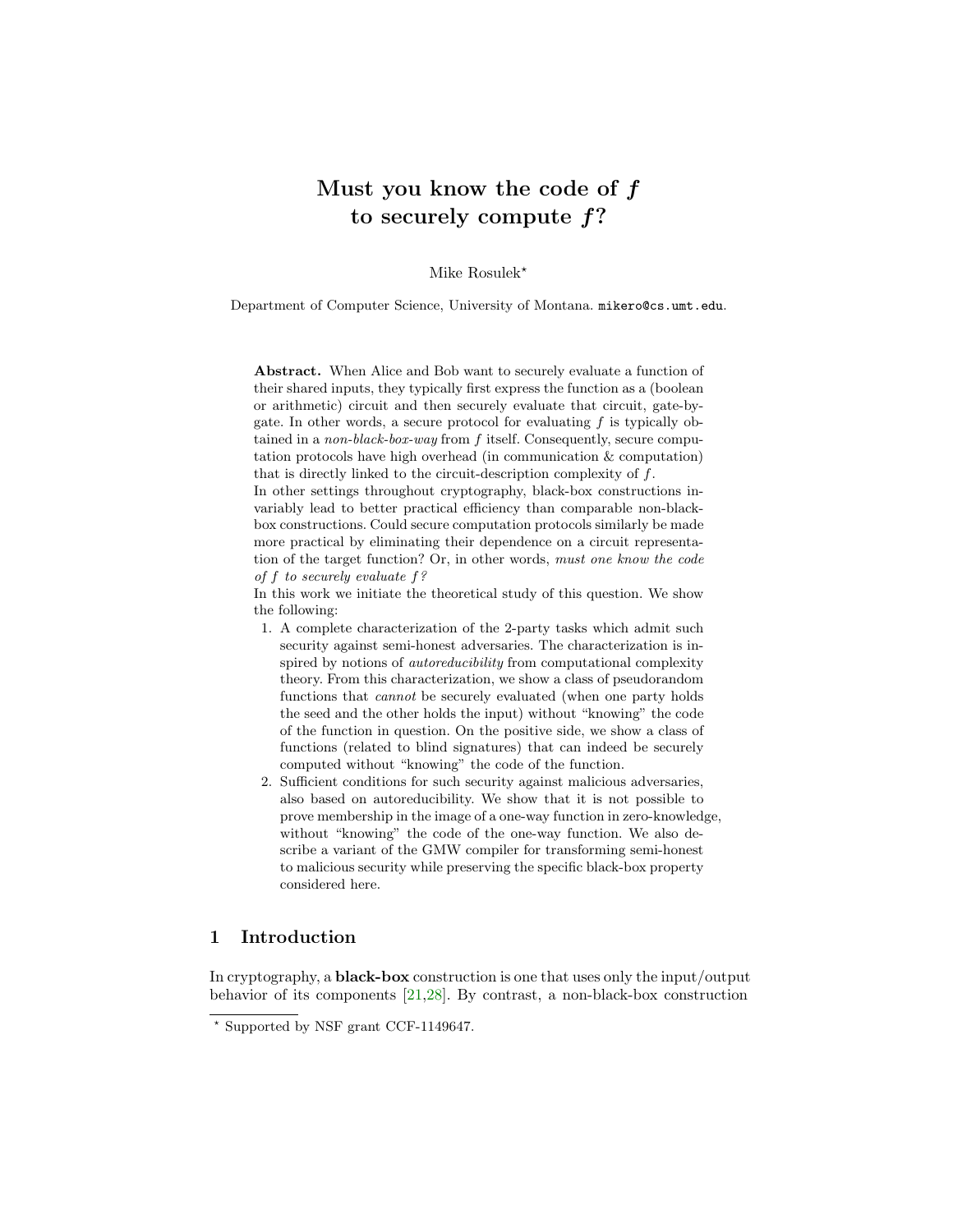relies on the code of its components. Understanding exactly when non-blackbox techniques are necessary is important for cryptography, since black-box constructions are typically much more efficient (in their computation and/or communication) than comparable non-black-box constructions.

Secure multi-party computation (MPC) allows mutually distrusting parties to securely evaluate a function f on their shared inputs. This powerful paradigm is well-known in the theoretical community but appears to be seldom used in practice. As a result, much current work focuses on improving the efficiency of MPC constructions to facilitate more widespread use. A recent line of work (see [\[20\]](#page-17-2) and followup works [\[22,](#page-17-3)[17,](#page-17-4)[26\]](#page-17-5)) has focused on improving efficiency by removing certain non-black-box techniques used in all earlier work. In particular, these results focus on the black-box use of the underlying cryptographic primitives (that is, one-way functions, trapdoor permutations, or standalone-secure oblivious transfer) used in the protocol.

One goal in this paper is to make explicit another non-black-box step inherent to all existing general-purpose MPC protocols. To build a secure protocol for a function f, the function must first be expressed as a low-level circuit  $([30,19]$  $([30,19]$  $([30,19]$ use boolean circuits,  $[16,9]$  $[16,9]$  use arithmetic circuits, and  $[23]$  uses branching programs). Then, the protocol proceeds to securely evaluate the circuit, gate by gate. In other words, a secure protocol for f is non-black-box in its usage of f itself. While this framework provides a straight-forward way to achieve complete generality, it also inherently ties the efficiency (communication, computation, or both) of the protocol to the circuit-representation complexity of  $f$ . For this reason, an important line of research has streamlined many aspects of this non-black-box dependence, including techniques for optimizing circuits for MPC [\[24,](#page-17-10)[27\]](#page-17-11) and exploring alternative circuit representations [\[3\]](#page-16-1).

It is unreasonable to expect that we can avoid this non-black-box step for general-purpose MPC (indeed, our results explicitly confirm this). Still, it is important to understand exactly to what extent the non-black-box dependence is inherent. For which *special-purpose* secure computation tasks can we avoid dependence on the code of the target function altogether (and hopefully construct highly efficient protocols)?

#### 1.1 Overview of the Results

We initiate the theoretical study of when a protocol can securely compute f without "knowing" the code of  $f$ . When considering a (standard) secure protocol for a functionality f, that choice of f is fixed and the protocol is allowed to depend arbitrarily on  $f$ . In this case, it is not meaningful to place any syntactic restrictions on the protocol (e.g., that it use oracle access to a subroutine implementing  $f$ ), since the protocol could have a circuit for  $f$  hard-coded anyway.

Instead, we model a protocol that "does not know" the code of its target functionality in the following way. The protocol is a pair of oracle machines that, when instantiated with any  $f$  from some larger class of functionalities, securely emulates a functionality related to  $f$ . By considering large classes of functional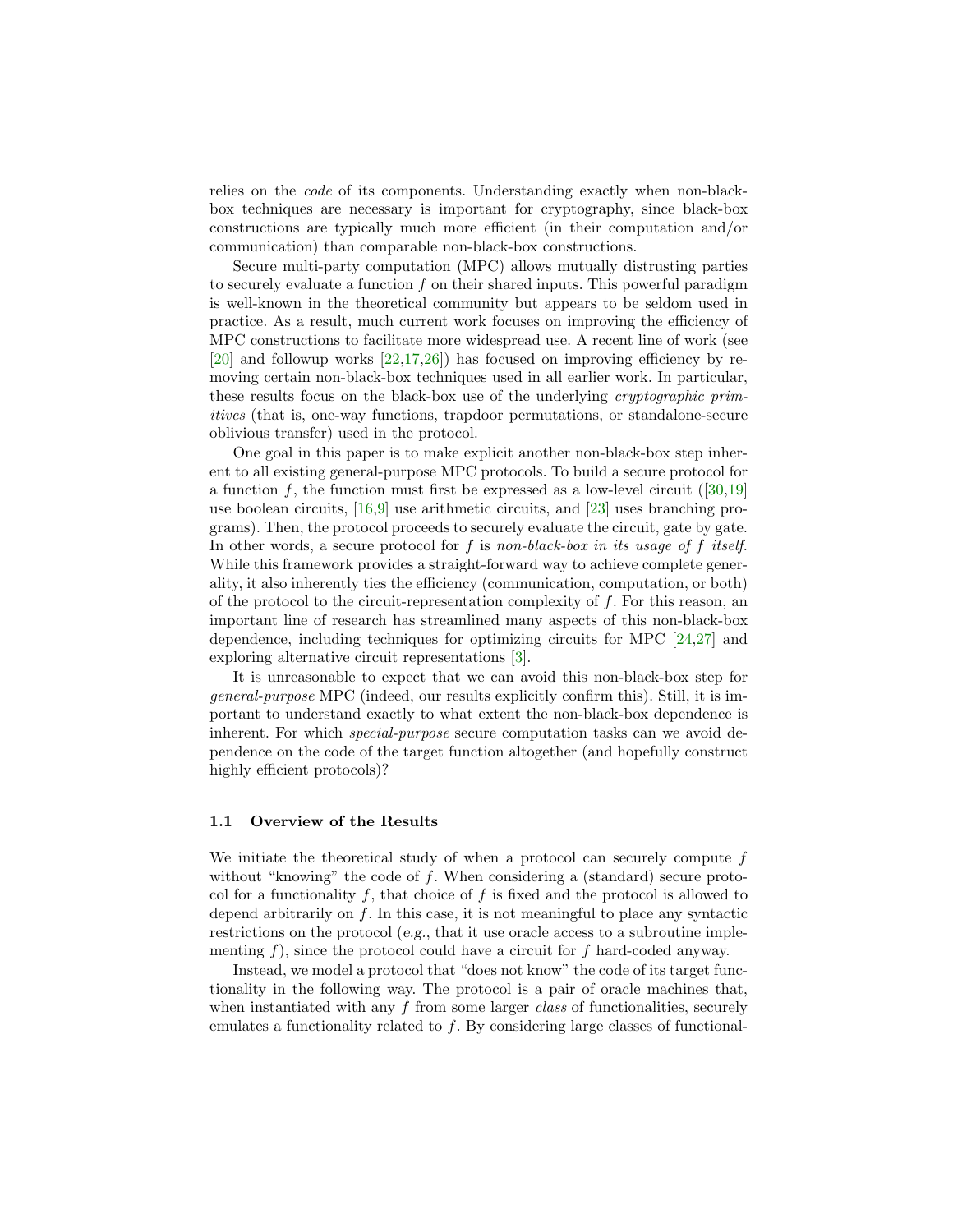ities, we prevent the protocol from hard-coding relevant circuit representations of the functionalities.

**Definition** (Informal). Let F be an ideal (2-party) functionality implemented as an oracle machine, and let  $C$  be a class of functions. Then a functionallyblack-box (FBB) protocol for  $\mathcal{F}^{\mathcal{C}}$  is a pair of oracle machines  $(\pi_A, \pi_B)$  such that, for all  $f \in \mathcal{C}$ , the instantiated protocol  $(\pi_A^f, \pi_B^f)$  is a secure protocol for  $\mathcal{F}^f$ .

As a natural example,  $\mathcal C$  can be a class of functions that take two inputs, and  $\mathcal F$  can be the simple functionality which collects x from Alice, y from Bob, queries its oracle to obtain  $z = f(x, y)$ , and gives the result to both parties (secure function evaluation). Or,  $\mathcal F$  can be the functionality which collects  $(x, w)$ from Alice, and then gives x to Bob if  $f(x, w) = 1$  (zero-knowledge proof).

We point out that it is only the *protocol* which must treat  $f$  as a black-box. In particular, the order of quantifiers is such that adversaries and simulators attacking the f-instantiated protocol may depend arbitrarily on the choice of f (and hence could be said to "know" the code of  $f$ ).

We put forth the FBB property as a *necessary* condition for highly efficient, practical MPC protocols. This work therefore focuses on a theoretical understanding of the FBB property, as a proxy for practical efficiency. However, FBB alone is not a sufficient condition for practical protocols. Indeed, the protocols that we construct in this work may not be considered "practical."

Autoreducibility characterization for 2-party passive security. In computational complexity theory, the notion of autoreducibility is a way to measure the "structure" within a set. Very generally, a set  $A$  is autoreducible if there exists an oracle machine M such that  $M^{A}(x) = A(x)$ , and yet M's oracle queries do not "depend too much" on  $x$ . An instance of autoreducibility which shows up frequently in cryptography is the notion of *random self-reducibility*. In that case, the oracle queries of M are distributed independently of the input  $x$ .

We define a variant of autoreducibility called 2-hiding autoreducibility, which subsumes random self-reducibility and has some similarities to "2-oracle instance-hiding" autoreducibility defined by Beaver & Feigenbaum [\[5\]](#page-16-2). Intuitively, 2-hiding autoreducibility requires a single oracle machine M such that  $M^f(x, y) = f(x, y)$  for every f in a large class C; furthermore, half of M's oracle queries are "independent" of x and the other half are "independent" of  $y$ , in some sense. We then show that 2-hiding autoreducibility completely characterizes FBB feasibility (for 2-party deterministic secure function evaluation):

**Theorem (Informal).** Let C be a class of 2-input functions. Then functionallyblack-box secure evaluation of  $\mathcal C$  is possible against semi-honest adversaries, in the presence of an arbitrary trusted setup, if and only if  $\mathcal C$  is 2-hiding autoreducible.

We also emphasize that *achieving the FBB property is not simply a matter of* providing a very powerful trusted setup to the parties. Indeed, to be meaningful, the trusted setup must be the same for every  $f \in \mathcal{C}$ . Since it is only the parties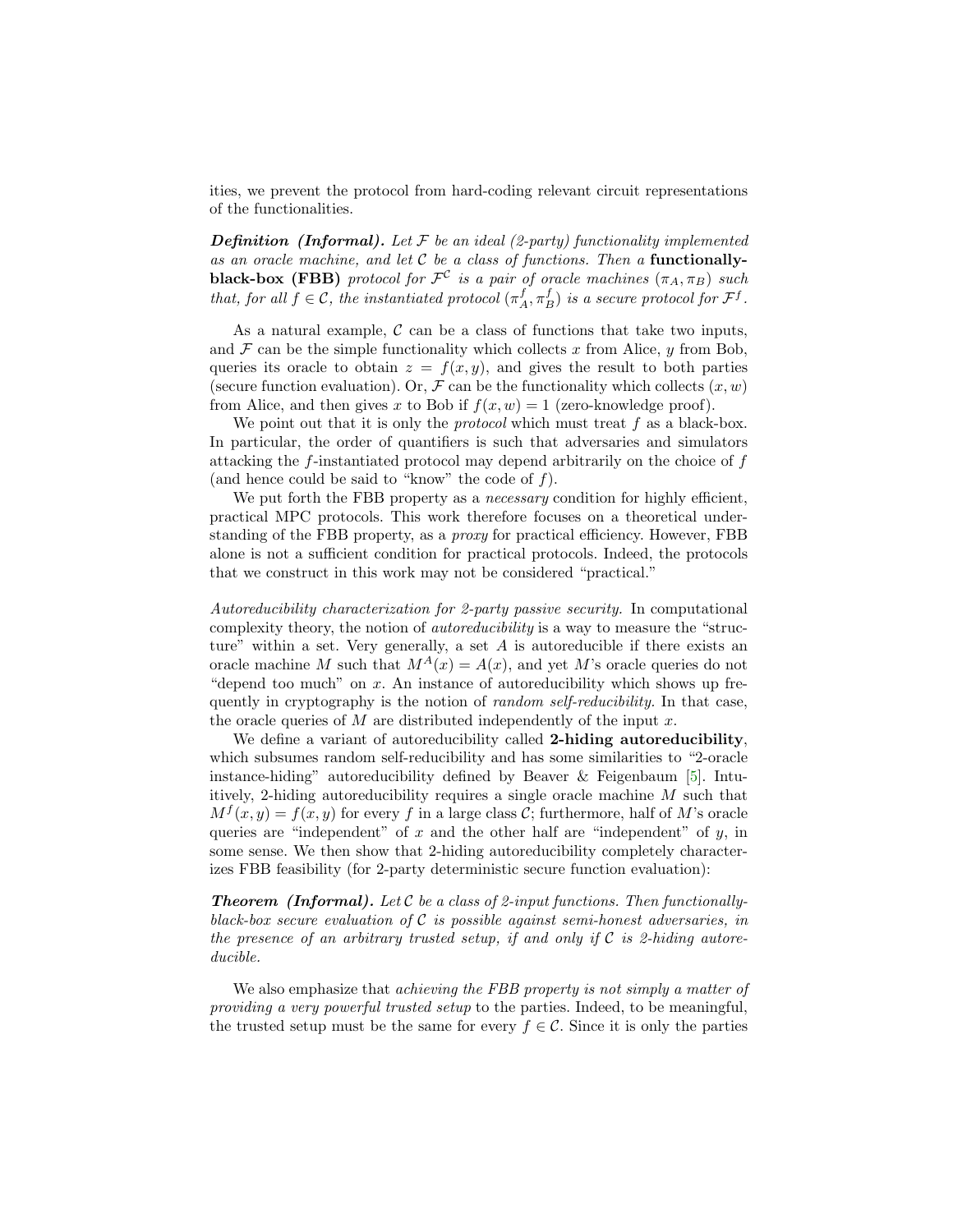and not the trusted setup that have access to  $f$ , it is not immediate that even a powerful setup can be useful. Subsequently, our characterization can be used to give impossibility results that hold even in the presence of an arbitrary setup. Without loss of generality, one can assume the presence of a complete trusted setup such as the oblivious transfer functionality [\[22\]](#page-17-3), or a common reference string [\[14\]](#page-17-12).

Non-trivial FBB feasibility. There is a trivial sense in which some classes of functionalities admit FBB protocols. We say (informally) that a class  $\mathcal C$  is learn*able* if it is possible to efficiently obtain a circuit for  $f$  using only oracle access for f, for every  $f \in \mathcal{C}$ . Then every learnable class admits an FBB protocol of the following form: the parties independently query  $f$  to obtain a (canonical) circuit that evaluates  $f$ ; they then use a standard general-purpose construction such as [\[19](#page-17-7)[,14](#page-17-12)[,22\]](#page-17-3). Thus, the notion of functionally-black-box is most meaningful when considering non-learnable classes of functionalities. (We note that a similar triviality occurs in the context of obfuscation [\[4\]](#page-16-3), with respect to this same notion of learnability.) Informally, it is possible to "securely compute  $f$  without knowing the code of  $f''$  if f belongs to some class C that admits FBB secure protocols but is not learnable from oracle queries.

Using our autoreducibility characterization, we explicitly show that nontrivial FBB protocols are possible. That is, learnability is a strictly stronger condition than FBB feasibility. Intuitively, learnability requires the entire function to be deduced from oracle access, while our autoreducibility characterization only requires  $M$  to deduce the correct answer on a single, given input. We show a class of functions (related to blind signatures) that admits FBB protocols, but is not explicitly learnable from oracle queries. Thus, in some cases it is in fact possible to securely compute f "without knowing" the code of f.

Infeasibility of PRF evaluation. As another demonstration of our autoreducibility characterization, we show that it is impossible to securely evaluate arbitrary PRFs (where one party holds the seed and the other holds the PRF input)<sup>[1](#page-3-0)</sup> in an FBB manner. Impossibility holds even if arbitrary trusted setups are available, and even if security is only required against semi-honest adversaries. The result also easily extends to the class of (strong) PRPs. We leave open the question of whether a natural subclass of PRFs admits FBB-secure protocols (in a non-trivial way).

Sufficient conditions for malicious security. We define another variant of autoreducibility, called 1-hiding autoreducibility. The definition is similar to that of 2-hiding autoreducibility, except that in 1-hiding autoreducibility all of the oracle machine's queries are independent of both  $x$  and  $y$ . We then show that 1-hiding autoreducible is a sufficient condition for FBB feasibility against malicious adversaries.

<span id="page-3-0"></span><sup>1</sup> Evaluating the AES block cipher in this way is now a relatively standard performance benchmark for MPC protocols [\[25\]](#page-17-13).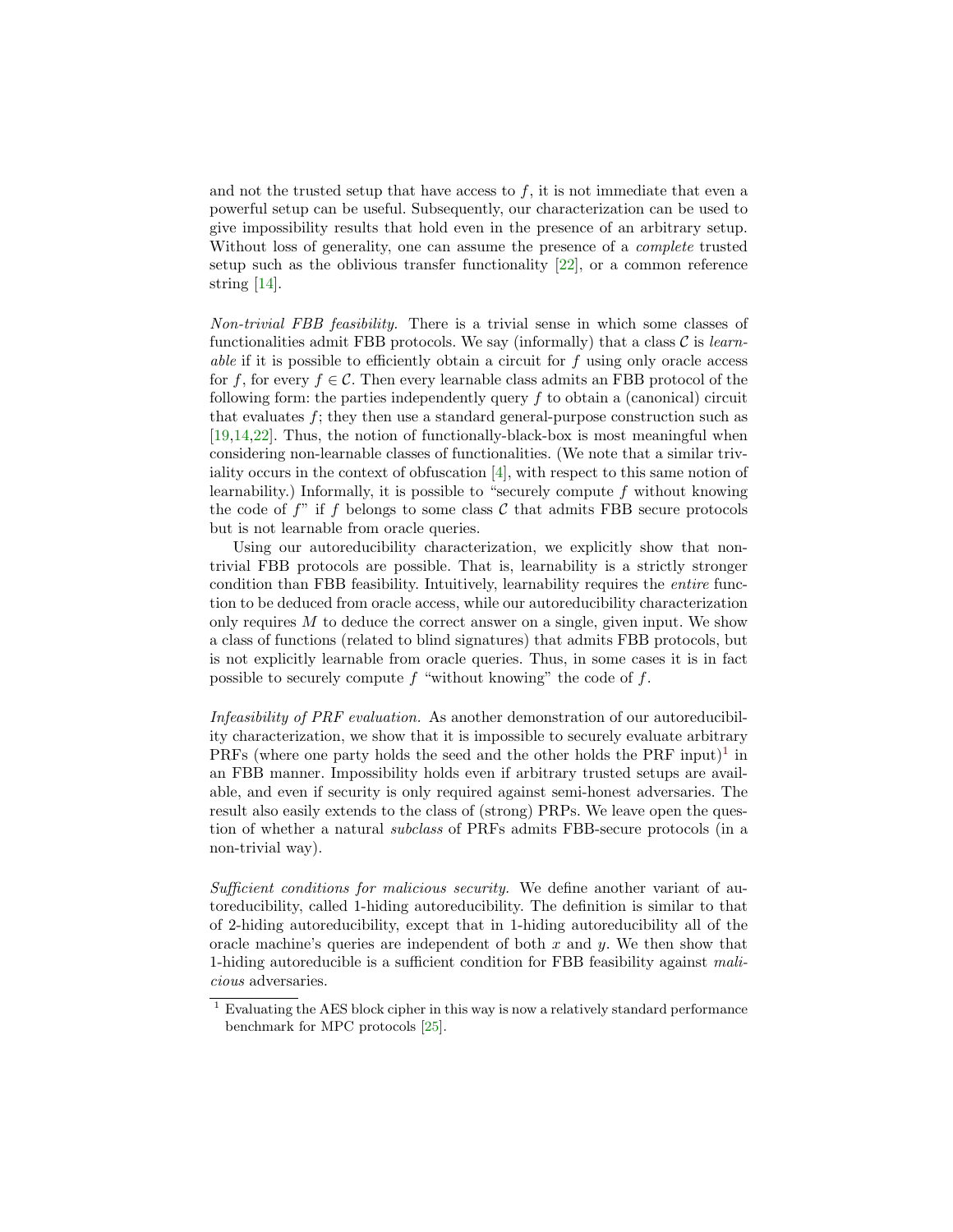We also show a variant of the GMW compiler to convert semi-honest-secure to malicious-secure protocols, in a way that preserves the FBB property. Just as the GMW compiler uses zero-knowledge proofs as its main component, we require an FBB protocol for the simple functionality that takes input  $x$  from Alice and gives  $f(x)$  to Bob (FBB with respect to  $f \in C$ ). This functionality can be considered a zero-knowledge proof of membership in the image of f.

Zero-knowledge. Beyond the GMW-inspired application described above, zeroknowledge proofs are interesting in their own right. ZK proofs are often the sole source of non-black-box behavior (and thus the efficiency bottleneck) in a protocol.

Let f be a deterministic function and define the relation  $R_f(x, w) = 1 \Leftrightarrow$  $f(w) = x$ . We show that FBB zero-knowledge proofs are impossible for the class of relations  ${R<sub>f</sub> | f$  is a OWF}. In fact, our impossibility result is much stronger, ruling out even honest-verifier witness-hiding (instead of zero-knowledge), arguments rather than proofs; impossibility further applies to basic standalone security, and holds in the presence of arbitrary trusted setups.

#### 1.2 Other Related Work

The notion of autoreducibility has proven to be a fruitful tool in complexity theory for quantifying the amount of structure in a set. For a gentle introduction to research on this topic, see [\[29](#page-17-14)[,2\]](#page-16-4).

In cryptography, autoreducibility has already been recognized as a tool for several interesting applications. Abadi, Feigenbaum, & Kilian [\[1\]](#page-16-5) used "instance hiding" autoreducibility to reason about what would in today's parlance be called a form of outsourced computation. Here, a client wishes to compute  $f(x)$  using access to a powerful trusted server who can evaluate the function  $f$ ; the client wants to learn  $f(x)$  but does not want his queries to f to leak any information about x. The notion was later extended by Beaver & Feigenbaum  $[5]$  to a setting involving multiple (non-colluding) servers. A summary of this line of work was given by Brassard [\[12\]](#page-16-6). Beaver et al. [\[6\]](#page-16-7) also used autoreducibility to construct efficient perfect zero-knowledge proofs.

The question of FBB protocols requires a fundamentally different style of autoreducibility than studied in previous works. First, existing definitions consider an oracle machine which is required to work only for a single fixed language (or function); whereas here we require a single oracle machine which works for any function from a large class. Second, we must explicitly consider functions on two inputs, and make a distinction between oracle queries that depend on each of the inputs. In addition, our notion of "query independence" is specific to our application of secure protocols. Finally, many previous definitions of autoreducibility allow the oracle machine to be instantiated with an oracle that is distinct from (but depends on) the required output function  $-e.g.,$  an oracle machine computes the function  $f$  when given oracle access to  $g$ , a low-degree encoding of f.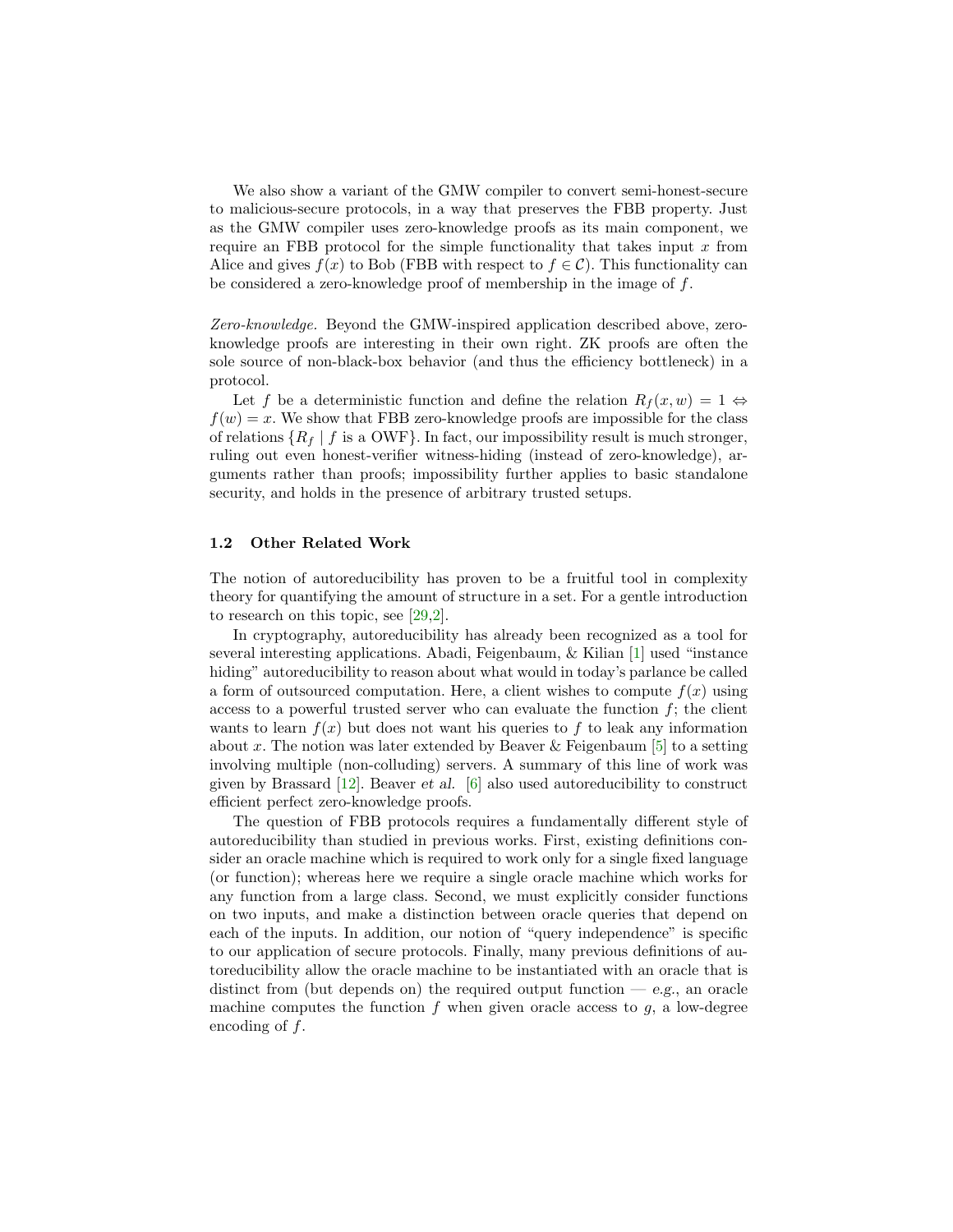# 2 Preliminaries

A probability  $p(n)$  is negligible if for all,  $c > 0$ ,  $p(n) < n^{-c}$  for all but finitely many n. We write  $p(n) \approx q(n)$  if  $|p(n) - q(n)|$  is negligible. A probability  $p(n)$ is overwhelming if  $p(n) \approx 1$ .

When discussing security of MPC protocols, we use Canetti's framework of Universally Composable (UC) security [\[13\]](#page-16-8). The low-level details of the security model are not crucial to our results. We do, however, make one distinction about notation:

In the MPC literature, the notation  $\pi^f$  often refers to a protocol  $\pi$  where the parties can use a shared ideal functionality f (the f-hybrid model, in UC parlance). In this work, write  $\pi^f$  to instead denote a protocol machine equipped with (local) oracle access to independent instances of f. In that sense, our notation reflects the complexity-theoretic idea of an oracle computation.

<span id="page-5-2"></span>Definition 1 (Related-Key security for PRFs  $[8]$ ). Let  $\Phi$  be a class of functions over  $\{0,1\}^k$ . Then  $F: \{0,1\}^k \times \{0,1\}^k \to \{0,1\}^k$  is a **pseudorandom** function secure under  $\Phi$ -related-key attacks ( $\Phi$ -RKA-PRF) if for all efficient M,  $|\Pr[M^{\mathcal{O}}(1^k) = b] - \frac{1}{2}|$  is negligible in k, in the following game:

Bit b is chosen at random and s is chosen uniformly from  $\{0,1\}^k$ . If  $b=0$ then queries of the form  $\mathcal{O}(\phi, x)$ , where  $\phi \in \Phi$  and  $x \in \{0, 1\}^k$ , are answered as  $F(\phi(s),x)$ . If  $b=1$  then the query  $\mathcal{O}(\phi,x)$  is answered as  $R_{\phi(s)}(x)$ , where for each v,  $R_v$  is chosen as a random function from  $\{0,1\}^k \to \{0,1\}^k$ .

If  $\otimes$  is a group operation on  $\{0,1\}^k$ , and  $\Phi = {\phi_{\Delta} \mid \Delta \in \{0,1\}^k}$  where  $\phi_{\Delta}(x) = x \otimes \Delta$ , then we say that  $\Phi$  is **group-induced.** Bellare & Cash [\[7\]](#page-16-10) give constructions of  $\Phi$ -RKA-PRFs (and PRPs) for group-induced  $\Phi$ .

<span id="page-5-1"></span>**Definition 2 (Blind signatures [\[15\]](#page-17-15)).** Let  $\Sigma$  = (KeyGen, Sign, Ver) be a signature scheme. A blind signature protocol for  $\Sigma$  is one in which the client has input  $(1^k, m)$ , the signer has input  $(1^k, sk)$ , and the client receives output  $Sign(sk, m)$ . The blindness condition is that the view of the signer is statistically independent of m.

## <span id="page-5-0"></span>3 Functionally Black-Box Protocols

We now give the formal definition of MPC protocols that "do not know" the code of their target function f, as described in the introduction:

**Definition 3.** Let  $C$  be a class of functions, and let  $\mathcal F$  be an ideal functionality that is implemented as an (uninstantiated) oracle machine. Let  $\pi_A$  and  $\pi_B$  be interactive oracle machines. Then we say that  $\pi = (\pi_A, \pi_B)$  is a functionallyblack-box (FBB) protocol for  $\mathcal{F}^{\mathcal{C}}$  in a certain security model if, for all  $f \in \mathcal{C}$ , the protocol  $(\pi_A^f, \pi_B^f)$  is a secure protocol (in the model in question) for the ideal functionality  $\mathcal{F}^f$ .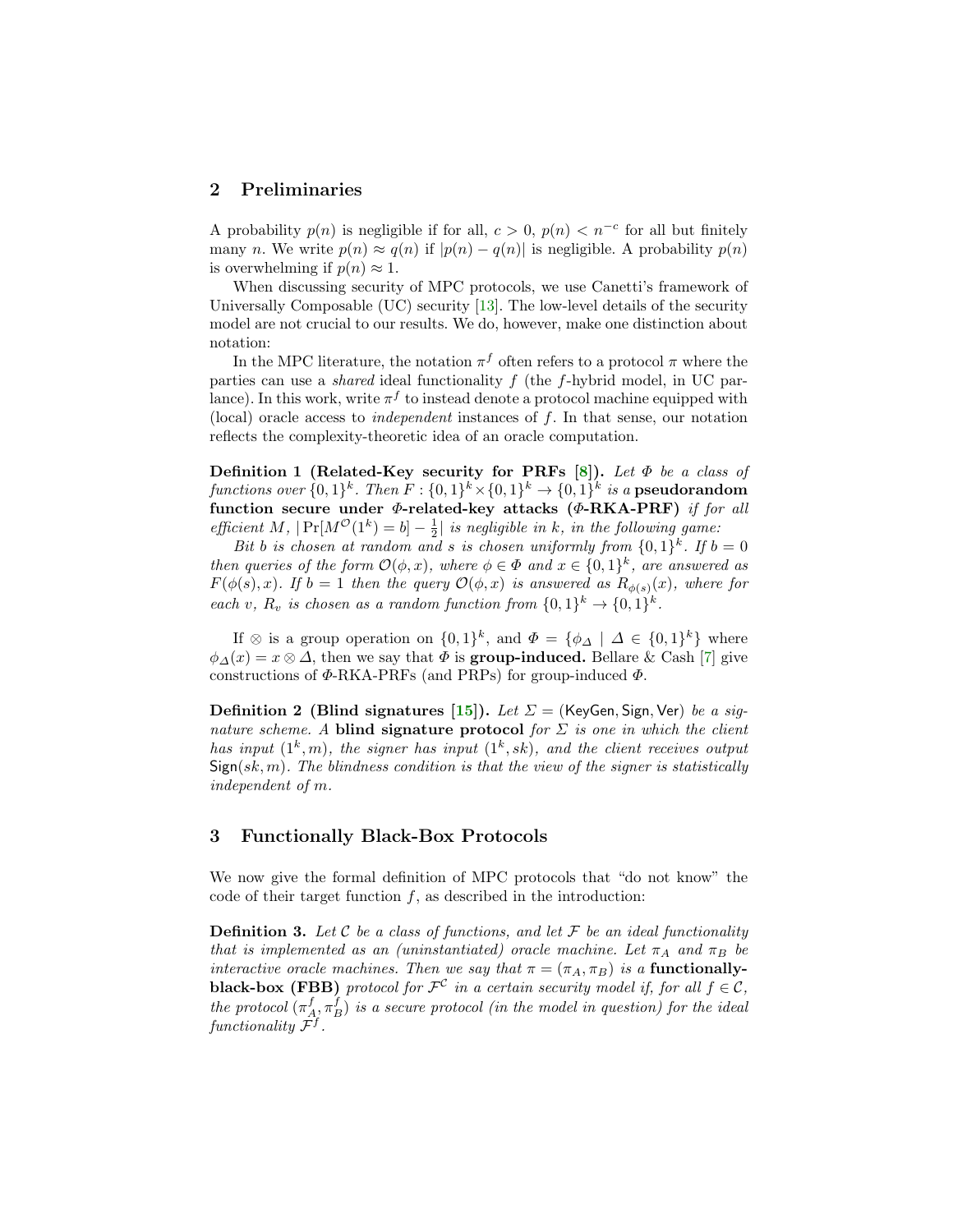Importantly, the definition defers to the security condition separately for each instantiation  $(\pi_A^f, \pi_B^f)$ . Thus, adversaries and simulators attacking the finstantiated protocol in the security definition can depend arbitrarily on the choice of  $f \in \mathcal{C}$ . This models the fact that adversaries are not restricted to use f as a black-box. Indeed, the intent is to characterize convenience/efficiency for the honest parties, without compromising any level of security.

Instantiations used in this work. Let  $\mathcal{F}_{\text{SFE}}$  be the non-reactive functionality that takes input x from Alice and y from Bob, queries its oracle f to obtain  $z =$  $f(x, y)$ , and gives the output to both parties. Then an FBB protocol for  $\mathcal{F}_{SFR}^{\mathcal{C}}$ would allow the protocols to have only black-box access to the function  $f$  being evaluated.

As another example, let  $\mathcal{F}_{\text{FZK}}$  be the functionality that takes input w from Alice, queries its oracle f to obtain  $x = f(w)$ , and gives output x to Bob. When instantiated with function  $f, \mathcal{F}_{\text{FZK}}^f$  is essentially a zero-knowledge argument (of knowledge) functionality for statements of the form " $\exists w : x = f(w)$ ". Note that in this setting we allow parties to have access to the function  $f$  rather than the (more restricted) NP relation  $R_f(x, w) = 1 \Leftrightarrow f(w) = x$ .

Simple observations. Suppose  $\mathcal C$  is **learnable** in the following sense. There exists a PPT oracle TM M such that with overwhelming probability (in k),  $M^{f}(1^k, 1^t)$ outputs a circuit that agrees with f on  $\{0,1\}^t$ , for all  $f \in \mathcal{C}$ . In the simple case where  $M$  will always output a *canonical* circuit, then an FBB protocol can be obtained by having both parties (independently) running  $M$ , and then using an appropriate non-FBB protocol construction on the resulting circuit. Even if M does not reliably output the same circuit each time, an FBB protocol can be obtained using the approach outlined later in [Theorem 2](#page-13-0) (the class is 1-hiding autoreducible via the oracle machine which runs  $C \leftarrow M^f(1^k, 1^{|x|+|y|}); C(x, y)).$ 

Suppose  $\mathcal C$  contains only functions whose input domains are **constant-sized** (i.e., not growing in size with k). Then  $\mathcal C$  is (canonically) learnable in the above sense, by exhaustively querying the function. For this reason, we only consider classes which contain functions over infinite domains.

## <span id="page-6-0"></span>4 Classification for Semi-Honest Security

In this section we define a notion of autoreducibility, and then show that it completely characterizes feasibility of FBB MPC protocols against semi-honest adversaries.

**Definition 4.** Let  $C$  denote a class of functions on two inputs. Let  $M$  be a PPT oracle machine, and suppose each oracle query is tagged with a label  $i \in \{1,2\}$ (say, by setting some internal variable at the time of the query). Then for  $i \in$  ${1, 2}$  define  $Q_i[M, f; z]$  to be the random variable containing the sequence of oracle queries made with label i during the computation  $M^f(z)$ . We say that C is 2-hiding autoreducible if there exists a PPT oracle machine M such that for all  $f \in \mathcal{C}$ :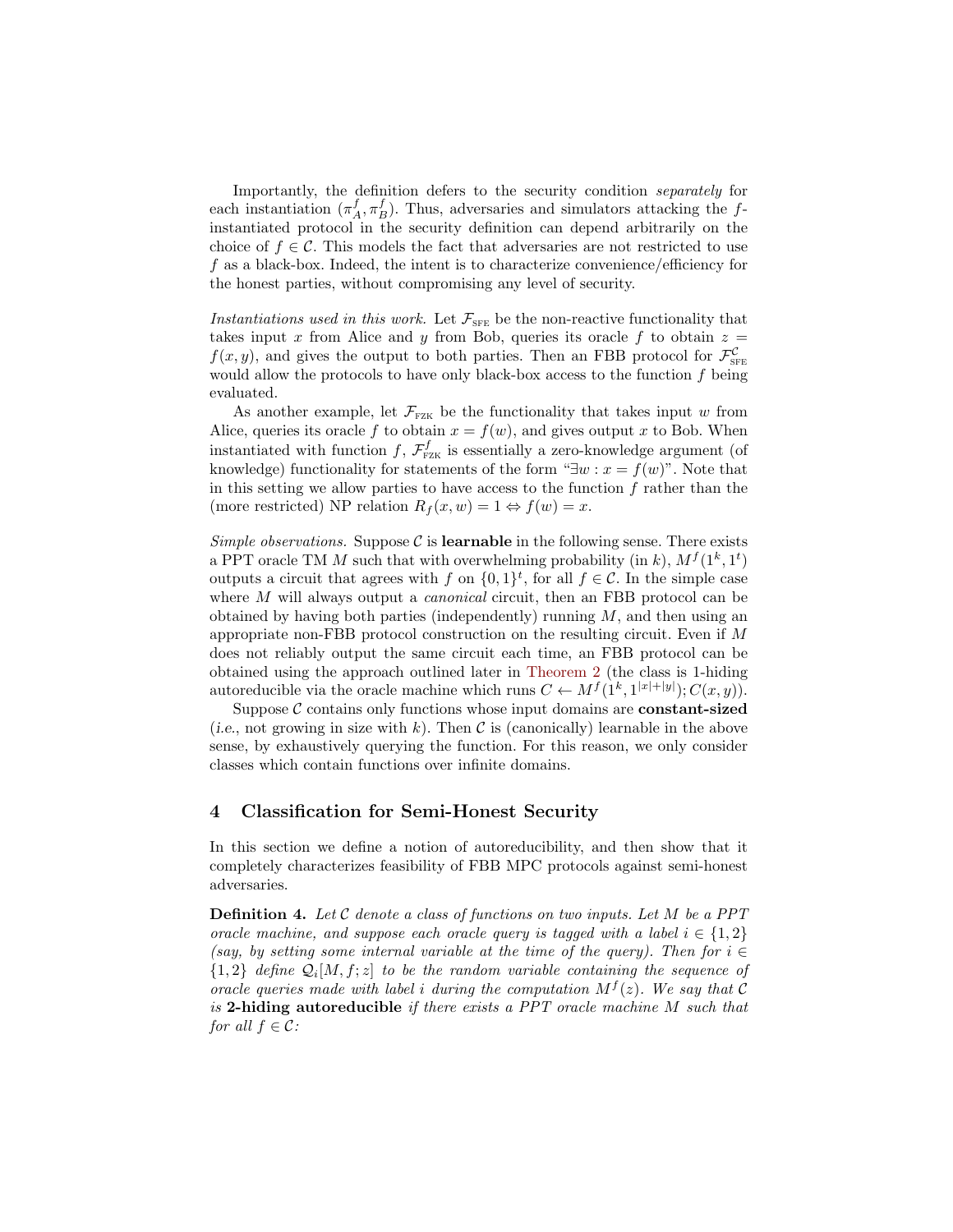- 1. For all x, y, we have that  $Pr[M^f(1^k, x, y) = f(x, y)]$  is overwhelming in k.
- 2. There exists a PPT machine  $S_{f,1}$  such that for all x, y, the following ensembles are indistinguishable (in  $k$ ):

$$
\{\mathcal{S}_{f,1}(1^k, f(x,y),x)\}_k \quad \text{and} \quad \{\mathcal{Q}_1[M,f;1^k,x,y]\}_k.
$$

3. There exists a PPT machine  $S_{f,2}$  such that for all x, y, the following ensembles are indistinguishable (in  $k$ ):

$$
\{\mathcal{S}_{f,2}(1^k, f(x,y),y)\}_k \quad \text{and} \quad \{\mathcal{Q}_2[M,f;1^k,x,y]\}_k.
$$

In other words, M is able to use oracle access to f to determine  $f(x, y)$ , yet its type-1 oracle queries to  $f$  are "independent" of  $y$  and its type-2 queries are "independent" of  $x$ , in some sense. A special case is when  $M$ 's type-1 queries are distributed independently of  $y$  (and type-2 queries independently of  $x$ ).

We now give our main classification for semi-honest security, which holds in the presence of arbitrary trusted setups. Without loss of generality, we can take the trusted setup to be the oblivious transfer functionality, which we denote by  $\mathcal{F}_{\text{\scriptsize{OT}}}$ .

<span id="page-7-0"></span>**Theorem 1.** There is a FBB protocol for  $\mathcal{F}_{\text{SFE}}^{\mathcal{C}}$  secure against PPT semi-honest adversaries in the  $\mathcal{F}_{\text{OT}}$ -hybrid model if and only if  $\mathcal C$  is 2-hiding autoreducible.

*Proof.*  $(\Leftarrow)$  Suppose that the oracle machine M satisfies the definition of 2-hiding autoreducibility for  $C$ . Without loss of generality, assume that the number of queries made by M depends only on the input  $1^k$  (*i.e.*, it does not depend on x or y), and that M strictly alternates between type-1 and type-2 queries. We then define the ideal functionality  $\mathcal{F}_M$  as in [Figure 1.](#page-8-0)

There is a UC-secure protocol for  $\mathcal{F}_M$  in the  $\mathcal{F}_{\text{or}}$ -hybrid model, so it suffices to design a FBB MPC protocol for  $\mathcal{F}_{SFE}^{\mathcal{C}}$  in the  $\mathcal{F}_{M}$ -hybrid model. (Note that the same  $\mathcal{F}_M$  will be used in the protocol for each  $f \in \mathcal{C}$ .) The FBB protocol for  $\mathcal{F}_{\text{SFE}}^f, f \in \mathcal{C}$ , is relatively straight-forward. On inputs x for Alice and y for Bob, the parties send (INIT, x) and (INIT, y) to  $\mathcal{F}_M$ , respectively. Whenever a party receives output (QUERY, q) from  $\mathcal{F}_M$ , for  $q \neq \perp$ , that party uses its local oracle to compute  $r = f(q)$ , and gives (RESP, r) to  $\mathcal{F}_M$ . When the parties receive (OUT, z) from  $\mathcal{F}_M$ , they output z.

Clearly the protocol is FBB. To show that this protocol is secure against semi-honest adversaries, it suffices to show that the view of an honest party can be simulated in the ideal world. The simulator for a semi-honest Alice is as follows. Fix  $f \in \mathcal{C}$  and recall that the simulator for the f-instantiated protocol can depend arbitrarily on  $f$ . The simulator receives Alice's input  $x$  from the environment. When Alice sends (INIT, x) to  $\mathcal{F}_M$ , the simulator sends x to the ideal functionality and receives  $z = f(x, y)$ . The simulator then computes  $Q \leftarrow S_{f,1}(1^k, z, x)$ , where  $S_{f,1}$  is the machine guaranteed by the 2-hiding autoreducibility definition. For each query  $q$  in the sequence  $Q$ , the simulator gives (QUERY, q) and then (QUERY,  $\perp$ ) to Alice on behalf of  $\mathcal{F}_M$ . Finally, the simulator gives output (OUT, z) to Alice on behalf of  $\mathcal{F}_M$ . It is clear that Alice's view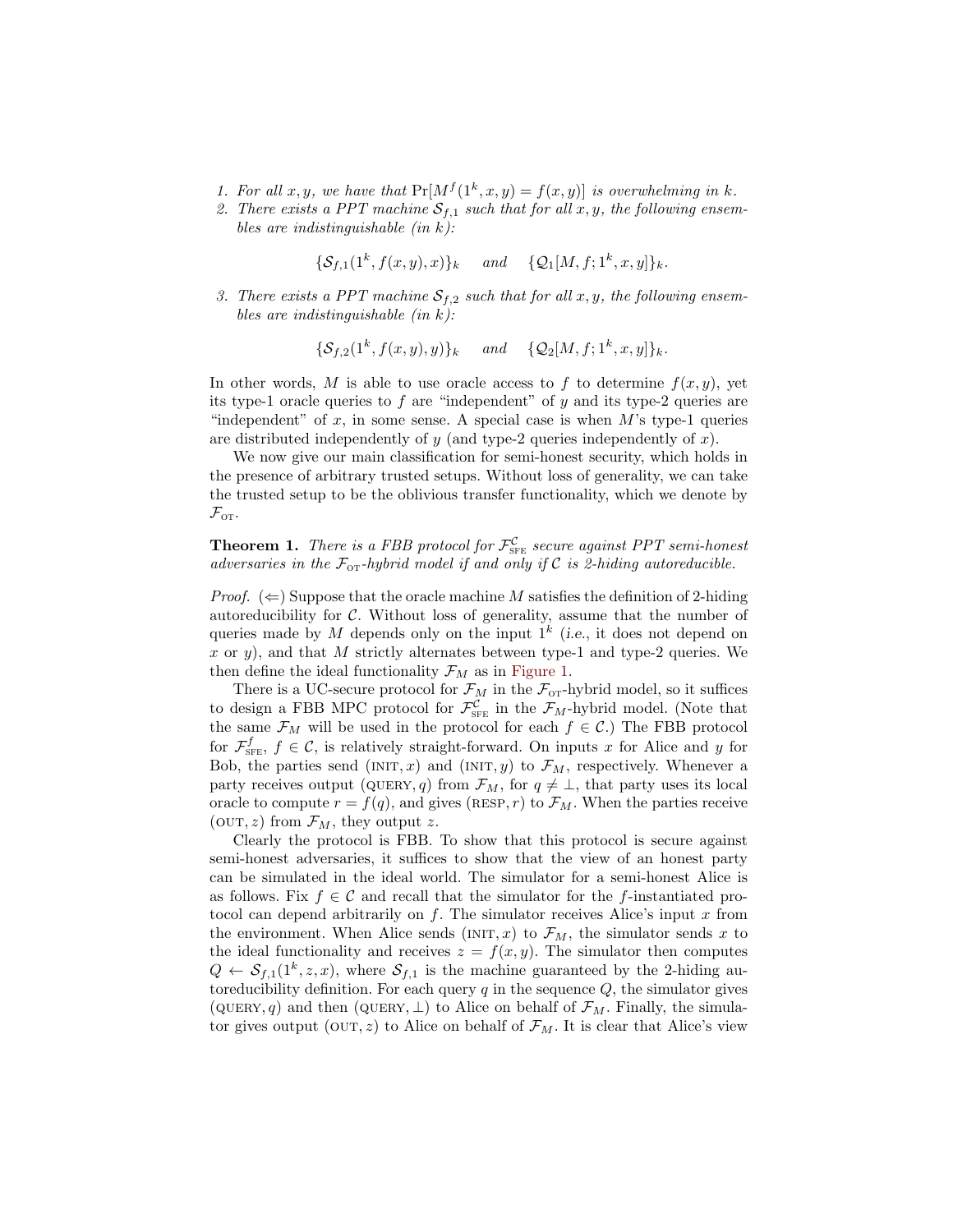The functionality maintains a configuration of the machine  $M$  in an internal variable S. This variable is manipulated by commands from Alice and Bob, as described below. After every such input, the functionality simulates M with configuration S. If M terminates with output z, give output (OUT, z) to both parties and halt. If M queries its oracle with a type-1 query  $q$ , then give output (QUERY, q) to Alice and (QUERY,  $\perp$ ) to Bob, and wait. If M queries its oracle with a type-2 query q, then give output (QUERY,  $\perp$ ) to Alice and (QUERY, q) to Bob, and wait.

- 1. On inputs (INIT, x) from Alice and (INIT, y) from Bob, initialize S as the initial configuration of oracle machine M on input  $(1^k, x, y)$ , where k is the global security parameter. Then simulate  $M$  as described above.
- 2. On input (RESP, r) from Alice, ensure that in configuration  $S, M$  is awaiting a reply to a type-1 oracle query (otherwise abort). Update  $S$  to reflect a response  $r$  on the oracle response tape, then simulate  $M$  as described above.
- 3. On input  $(\text{RESP}, r)$  from Bob, do the same as the previous step except ensure that  $M$  is awaiting a reply to a type-2 oracle query.

<span id="page-8-0"></span>Fig. 1. Ideal functionality  $\mathcal{F}_M$ , parameterized by oracle PPT machine M.

is computationally indistinguishable from that of the real interaction, by the guarantees of  $S_{f,1}$ . The protocol is essentially symmetric with respect to Alice and Bob, and so security holds for a semi-honest Bob as well. Note that since we consider only semi-honest security, the adversary will indeed provide correct oracle responses to  $\mathcal{F}_M$ . Indeed, a malicious party could easily invalidate this security argument by providing incorrect oracle responses to  $\mathcal{F}_M$ .

 $(\Rightarrow)$  Suppose  $\pi = (\pi_A, \pi_B)$  is an FBB protocol for  $\mathcal{F}_{\text{SFE}}^{\mathcal{C}}$  in the  $\mathcal{F}_{\text{OT}}$ -hybrid model. Define an oracle machine M as follows: It internally simulates instances of  $\pi_A$ ,  $\pi_B$ , and  $\mathcal{F}_{\text{OT}}$  as in their protocol interaction. On input  $(1^k, x, y)$  to M, it gives input  $(1^k, x)$  to  $\pi_A$  and input  $(1^k, y)$  to  $\pi_B$ . It then simulates the three subcomponents in the natural way. Whenever  $\pi_A$  makes an oracle query, M makes the same query as a type-1 query and returns the result to the  $\pi_A$  component. Similarly, queries made by  $\pi_B$  are made as type-2 queries. The final output of  $\pi_A$  is taken to be the output of M.

By the correctness of the protocol  $\pi$ , we have that the output of M is equal to  $f(x, y)$  with overwhelming probability for all  $x, y$ , when instantiated with f as its oracle. Now fix a particular  $f \in \mathcal{C}$ . The security of  $\pi$  instantiated with f implies the existence of a simulator S in the  $\mathcal{F}^f_{\text{SFE}}$ -ideal model. We define  $\mathcal{S}_{f,1}$  to do the following, on input  $(1^k, f(x, y), x)$ : First, run S on input  $(1^k, f(x, y))$  against a semi-honest corrupt Alice with input  $(1^k, x)$ . Then S generates a simulated view for Alice; output the sequence of simulated oracle queries contained in Alice's view. By the soundness of S, the output of  $S_{f,1}$  is indistinguishable from the sequence of type-1 queries made by  $M$ , as required for 2-hiding autoreducibility. The required  $S_{f,2}$  algorithm is defined symmetrically.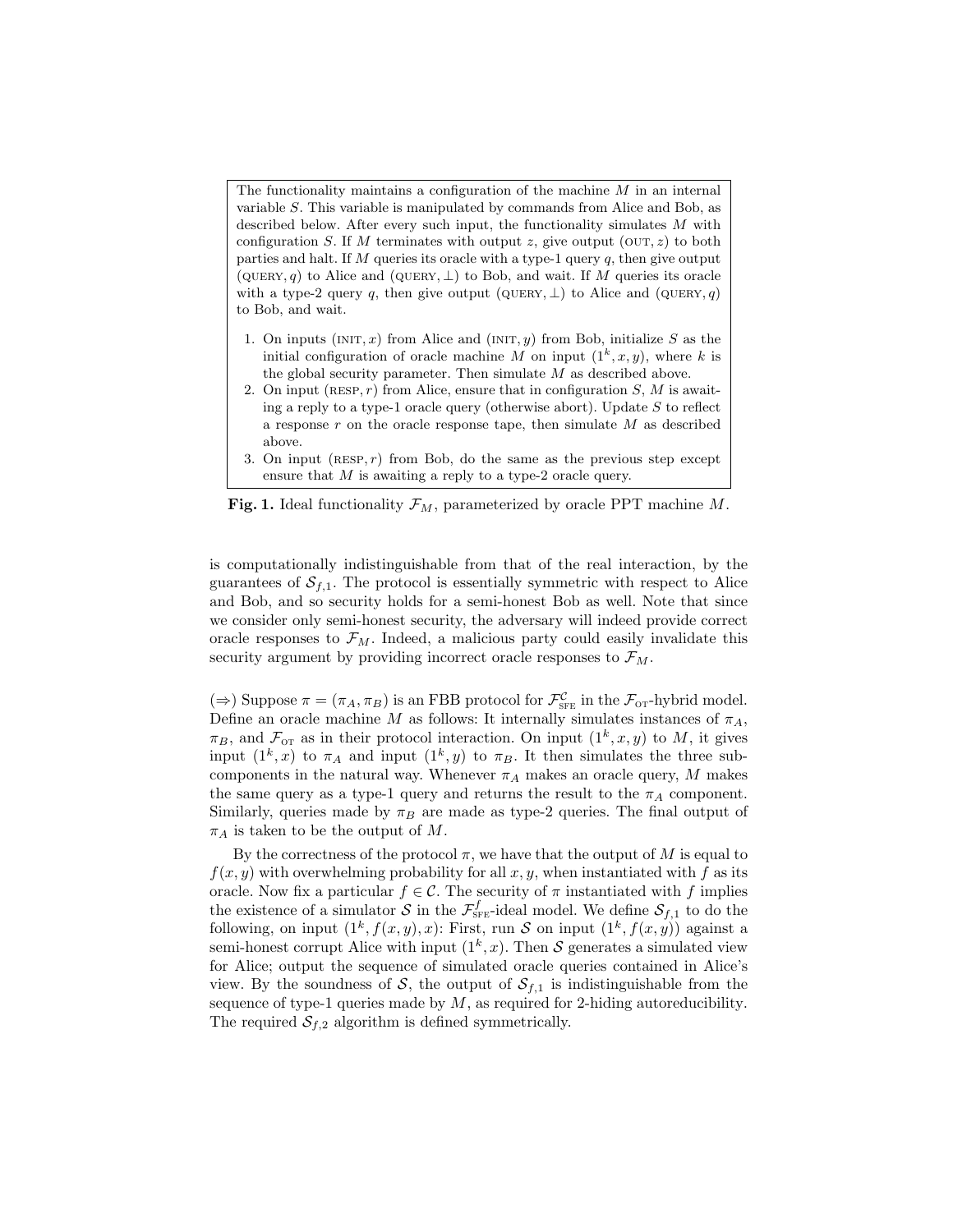Discussion. The protocol for realizing  $\mathcal{F}_M$  in the  $\mathcal{F}_{\text{OT}}$ -hybrid model uses the oracle machine M in a highly non-black-box manner. So while the protocol is black-box in the code of  $f \in \mathcal{C}$ , it is not black-box in the code of M. However, we note that the code of M may be significantly simpler than that of  $f \in \mathcal{C}$  (for example, when  $M$ 's oracle queries are made uniformly), and also that  $M$  is fixed for the entire class  $\mathcal{C}$ .

#### 4.1 A Positive Example, and Comparison to Learnability

Using our characterization, we can show that FBB feasibility is a strictly weaker condition than learnability (as defined in [Section 3\)](#page-5-0). In other words, it is indeed possible to securely evaluate certain classes of functions without "knowing" the code of the function.

Let  $\Sigma =$  (KeyGen, Sign, Ver) be an existentially unforgeable signature scheme. Without loss of generality, we assume that the Sign algorithm is deterministic (it can be derandomized using a PRF). Let  $(\pi_C, \pi_S)$  denote a blind signature protocol for this scheme [\(Definition 2\)](#page-5-1), where  $C$  is the client and  $S$  is the signer. We call a blind signature protocol **modular** if the  $\pi_S$  protocol does not use the signing key except via oracle access to  $Sign(sk, \cdot)$ . That is, the signer executes the protocol as  $\pi_S^{\mathsf{Sign}(sk,\cdot)}$  $S_S^{\text{Lsgn}(sk,\cdot)}(1^k, vk)$ . As a concrete example, the Boneh-Lynn-Shacham signature scheme [\[11\]](#page-16-11) supports such a blind signature protocol [\[10\]](#page-16-12).

For a signing key sk, define the function  $S_{sk}(x, y) = \mathsf{Sign}(sk, x)$ .

**Lemma 1.** If  $\Sigma$  has a modular and semi-honest secure blind signature protocol, then the class  $\mathcal{C}_{\Sigma} = \{S_{sk} \mid sk \in \{0,1\}^*\}$  is 2-hiding autoreducible but not learnable. (In fact, the class  $\mathcal{C}_{\Sigma}$  is 1-hiding autoreducible; defined later in [Section 5.](#page-12-0))

*Proof.* We construct a machine M for the definition of 2-hiding autoreducibility. On input  $(1^k, x, y)$ , the machine M simulates instances of  $\pi_C(1^k, vk, x)$  and  $\pi_S^{\mathsf{Sign}(sk,\cdot)}$  $\mathcal{S}_{S}^{\text{Lspn}(sk,\cdot)}(1^k, vk)$  in the natural way. Whenever  $\pi_S$  queries its oracle on message m, M makes a type-1 query  $(m, \perp)$  and uses the result as the response to  $\pi_S$ . Finally, M uses the final output of  $\pi_{\mathcal{C}}$  as its own output.

By the correctness of the  $\pi$  protocol, M satisfies the desired correctness condition for 2-hiding autoreducibility. From the blindness property of  $\pi$ , it follows that the oracle queries made by  $\pi_S$  in the protocol are distributed independently of x. Hence, the entire set of queries made by  $M$  (all type-1) are distributed independently of  $(x, y)$ .

The fact that  $\mathcal{C}_{\Sigma}$  is not learnable follows from the existential unforgeability of  $\Sigma$ . Suppose a machine M, using oracle access to  $S_{sk}$  for a randomly chosen sk, is able to output a circuit correctly computing  $S_{sk}$ . Then the following is an attack in the unforgeability game for  $\Sigma$ : On input  $(1^k, vk)$  run  $M(1^k)$ . Whenever M makes an oracle query  $(x, y)$ , request a signature on x in the game and return the result to M. When M outputs a circuit C, choose any  $x^*$  such that no query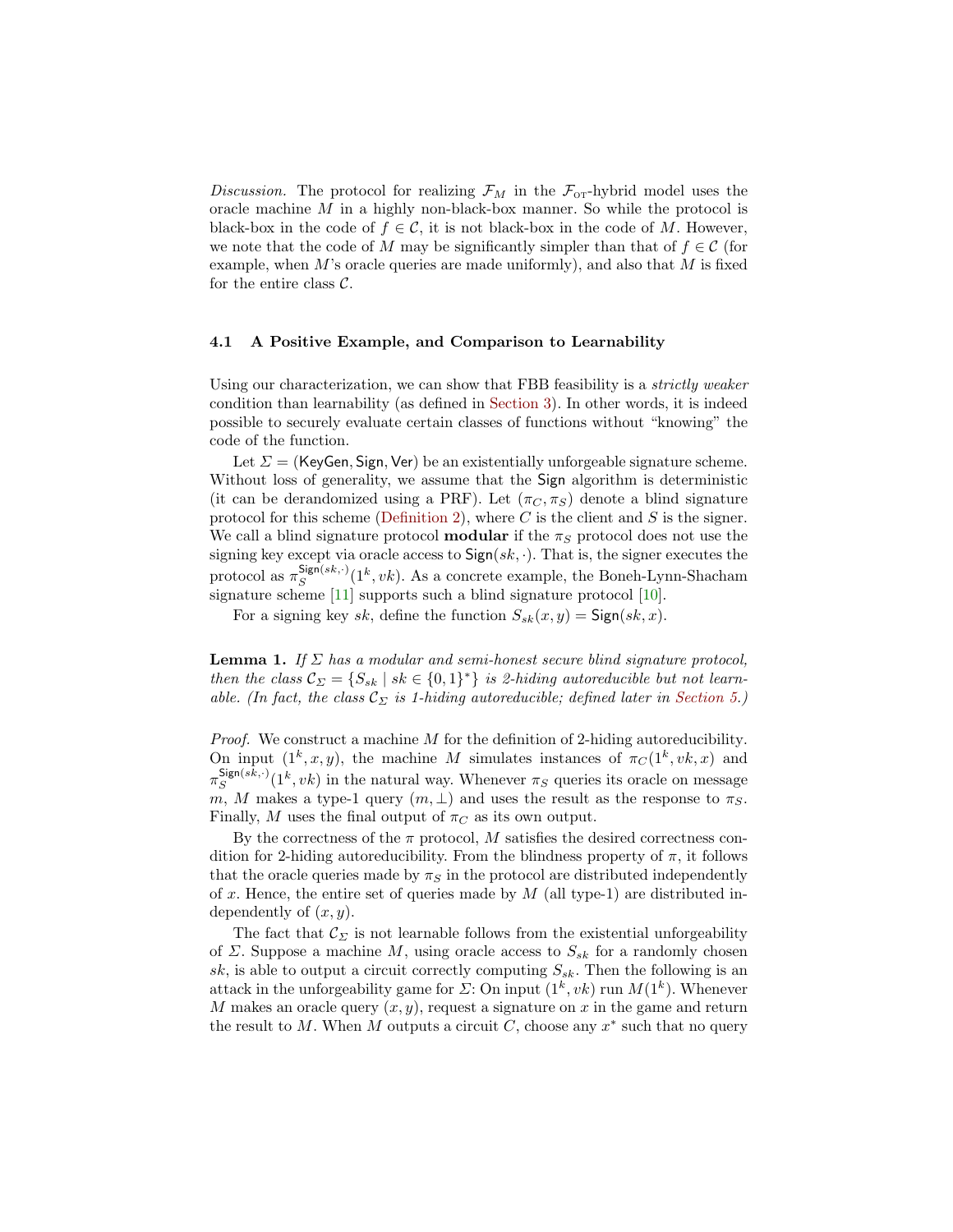of the form  $(x^*, \cdot)$  was ever made. Then run  $C(x^*, \perp)$ , which by assumption is a valid signature on  $x^*$ ; hence, a forgery.<sup>[2](#page-10-0)</sup>

#### 4.2 A Negative Example: Infeasibility of PRFs

In this section, we treat pseudorandom functions as functions of two arguments: the first argument being the seed and the second argument being the PRF input. Thus, a functionality evaluating a PRF in our terminology corresponds to a functionality which takes a seed from Alice and an input from Bob, and evaluates the PRF accordingly.

We now show that FBB protocols are impossible for the class of all pseudorandom functions. While this claim is sensible at an intuitive level (pseudorandomness precludes significant structure like that required for 2-hiding autoreducibility), the proof has some subtlety. To apply the security of the PRF we must have its seed (secretly) chosen at random, whereas in the 2-hiding autoreducibility definition, the oracle machine is given Alice's input (taken to be the PRF seed) and can arbitrarily query the *unseeded* PRF  $f(\cdot, \cdot)$  as an oracle. We show that, given a PRF secure against *related-key attacks*, we can "embed" an additional seed into the PRF oracle in a way that allows the PRF security to apply to the 2-hiding autoreducibility interaction.

**Lemma 2.** Define  $C_{\text{PRF}} = \{f \mid f \text{ is a } PRF\}$ . If  $\Phi$ -RKA-secure PRFs exist for group-induced  $\Phi$  [\(Definition 1\)](#page-5-2), and injective PRGs exist, then  $\mathcal{C}_{\text{PRF}}$  is not 2hiding autoreducible, and thus there is no FBB protocol for  $\mathcal{F}_{\rm SFE}^{\rm C_{\rm PRF}}$ , even against semi-honest adversaries and in the  $\mathcal{F}_{\text{OT}}$ -hybrid model.

Additionally, we point out that the proof goes through with minimal modification with respect to the class of pseudorandom permutations (as before, assuming the existence of RKA-secure PRPs). Regarding the condition in the lemma statement, Bellare & Cash [\[7\]](#page-16-10) give constructions of suitable PRFs (and PRPs) under either the DDH or DLIN assumptions, and also assuming the existence of collision-resistant hash functions.

*Proof.* Let  $f$  be a PRF secure against group-induced RKA attacks. For concreteness and clarity, we write the allowed group operation as  $\oplus$ . Let  $g: \{0,1\}^k \to$  $\{0,1\}^{2k}$  be an injective PRG and define the following function for an arbitrary string s:

$$
f_s(x, y) = f(s \oplus g(x), g(y)).
$$

So that  $f_s$  is defined for inputs of arbitrary length, we assume that the fixed string s is padded with zeroes or truncated to the appropriate length  $(|g(x)|)$  in the expression  $s \oplus g(x)$ . Now we claim that for each (fixed) string  $s \in \{0,1\}^*$ ,

<span id="page-10-0"></span> $^{\rm 2}$  The same argument holds with a significantly weaker requirement on learnability  $$ the circuit  $C$  need only agree with  $S_{sk}$  on some noticeable fraction of inputs, and this only with noticeable probability.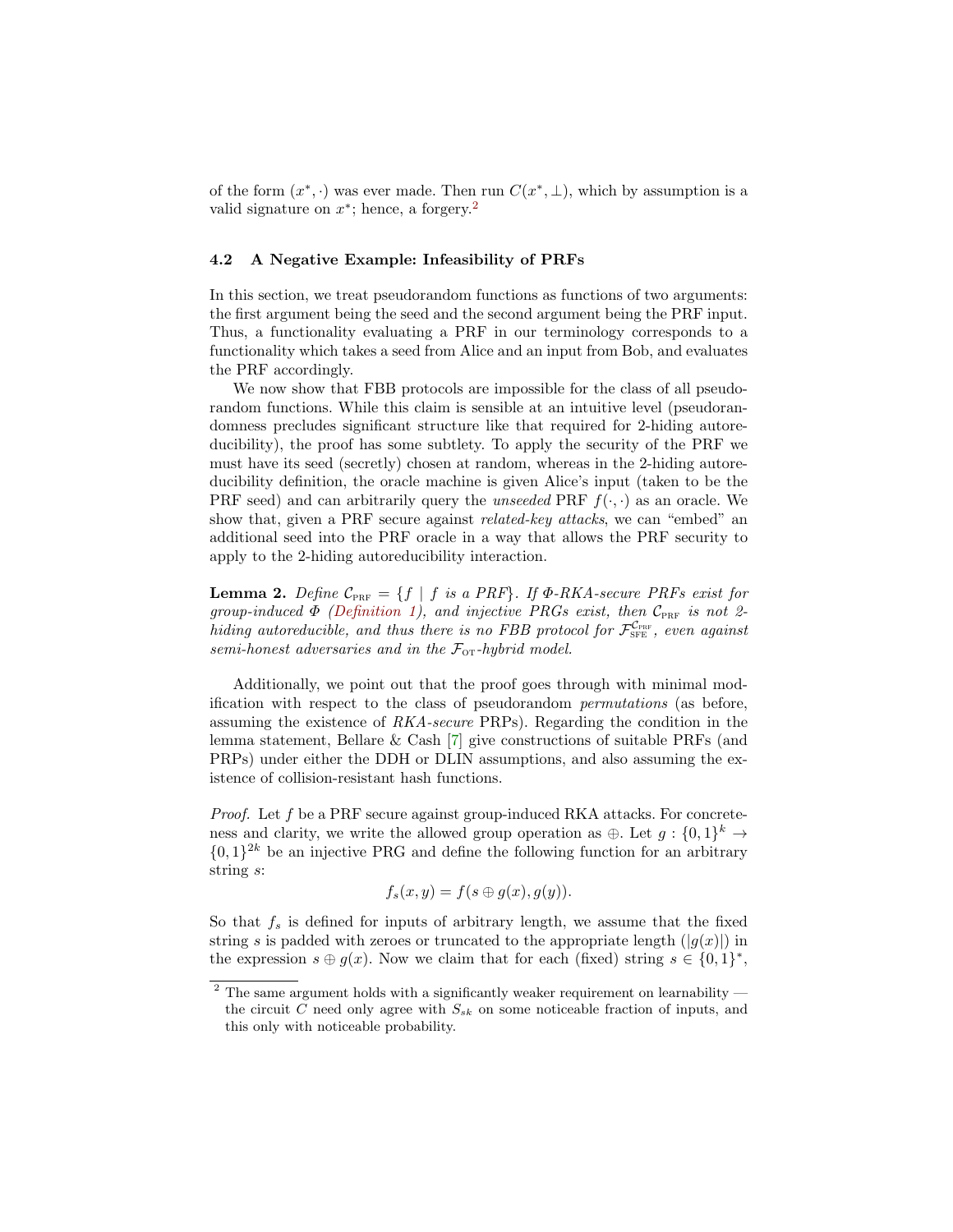the function  $f_s$  is a PRF (interpreting x as its seed). Consider an efficient oracle machine A. We have:

$$
\Pr_{x \leftarrow \{0,1\}^k} [A^{f(s \oplus g(x), \cdot)}(1^k) = 1] \approx \Pr_{x' \leftarrow \{0,1\}^{2k}} [A^{f(s \oplus x', \cdot)}(1^k) = 1]
$$

$$
\approx \Pr_{x' \leftarrow \{0,1\}^{2k}} [A^{f(x', \cdot)}(1^k) = 1] \approx \Pr_{R} [A^R(1^k) = 1].
$$

In the above, R is a random oracle; thus  $f_s$  is a PRF. Indistinguishability holds due to the pseudorandomness of g, the fact that  $\oplus$  is a group operation, and the pseudorandomness of f, respectively.

Suppose for the sake of contradiction that oracle machine  $M$  satisfies the condition required for 2-hiding autoreducibility of the class of pseudorandom functions. Then for every PRF h and all strings x and y, we have that  $Pr[M^h(1^k, x, y)] =$  $h(x, y)$  is overwhelming in k. In particular, the same probability is overwhelming for random choice of  $x, y \in \{0,1\}^k, s \in \{0,1\}^{2k}$ , and setting  $h = f_s$  (since each  $f_s$  is a PRF). In the RKA-PRF security game for f, the oracle machine is allowed to make queries of the form  $(\phi, z)$  and obtain either  $f(s \oplus \phi, z)$  for randomly chosen s, or  $R_{\phi}(z)$ , where each  $R_{\phi}$  is an independent random function. Hence,

$$
\Pr_{\substack{x,y \leftarrow \{0,1\}^k \\ s \leftarrow \{0,1\}^{2k}}} [M^{f_s}(1^k, x, y) = f_s(x, y)] \approx \Pr_{\substack{x,y \leftarrow \{0,1\}^k \\ s \leftarrow \{0,1\}^{2k}}} [M^{R_{g(\cdot)}(\cdot)}(1^k, x, y) = R_{g(x)}(y)]
$$
\n
$$
= \Pr_{\substack{x,y \leftarrow \{0,1\}^k}} [M^R(1^k x, y) = R(x, y)].
$$

Here, each  $R_{\phi}$ , and finally R, is chosen as a random function. The last equality holds from the fact that  $g$  is injective.

From this we see that when the machine M is given inputs  $x, y \in \{0, 1\}^k$  chosen randomly, and an oracle  $f_s$  with  $s \in \{0,1\}^{2k}$  chosen randomly, it must query the oracle on  $(x, y)$  with overwhelming probability. By an averaging argument, there must exist a negligible function  $\delta$  and strings  $\{s_k\}_{k\in\mathbb{N}}$ , each  $s_k \in \{0,1\}^{2k}$ , such that:

$$
\forall k : \Pr_{x,y \leftarrow \{0,1\}^k} [M^{f_{s_k}}(1^k, x, y) \text{ queries its oracle on } (x, y)] \ge 1 - \delta(k).
$$

When  $M$  queries its oracle on its given input, this query is either a type-1 or a type-2 query. Thus, there must exist additional  ${b_k}_{k\in\mathbb{N}}$ , each  $b_k \in \{1,2\}$ , satisfying:

$$
\forall k : \Pr_{x,y \leftarrow \{0,1\}^k} [(x,y) \in \mathcal{Q}_{b_k}[M, f_{s_k}; 1^k, x, y]] \geq \frac{1}{2} - \delta(k).
$$

Importantly, even for a fixed  $s_k$ , the function  $f_{s_k}$  is a PRF and thus in the class C for which the properties of M apply. So for each  $s_k$ , there is a corresponding simulator  $S_k$  that takes input  $1^k$ ,  $f_{s_k}(x, y)$ , and either x or y (depending on  $b_k$ ), and whose output is indistinguishable from  $\mathcal{Q}_{b_k}[M, f_{s_k}; 1^k, x, y]$ .

Then we can use such a simulator to invert the PRG  $g$  with probability essentially half. The attack uses the non-uniform advice  $\{(s_k, b_k, S_k)\}_k$ .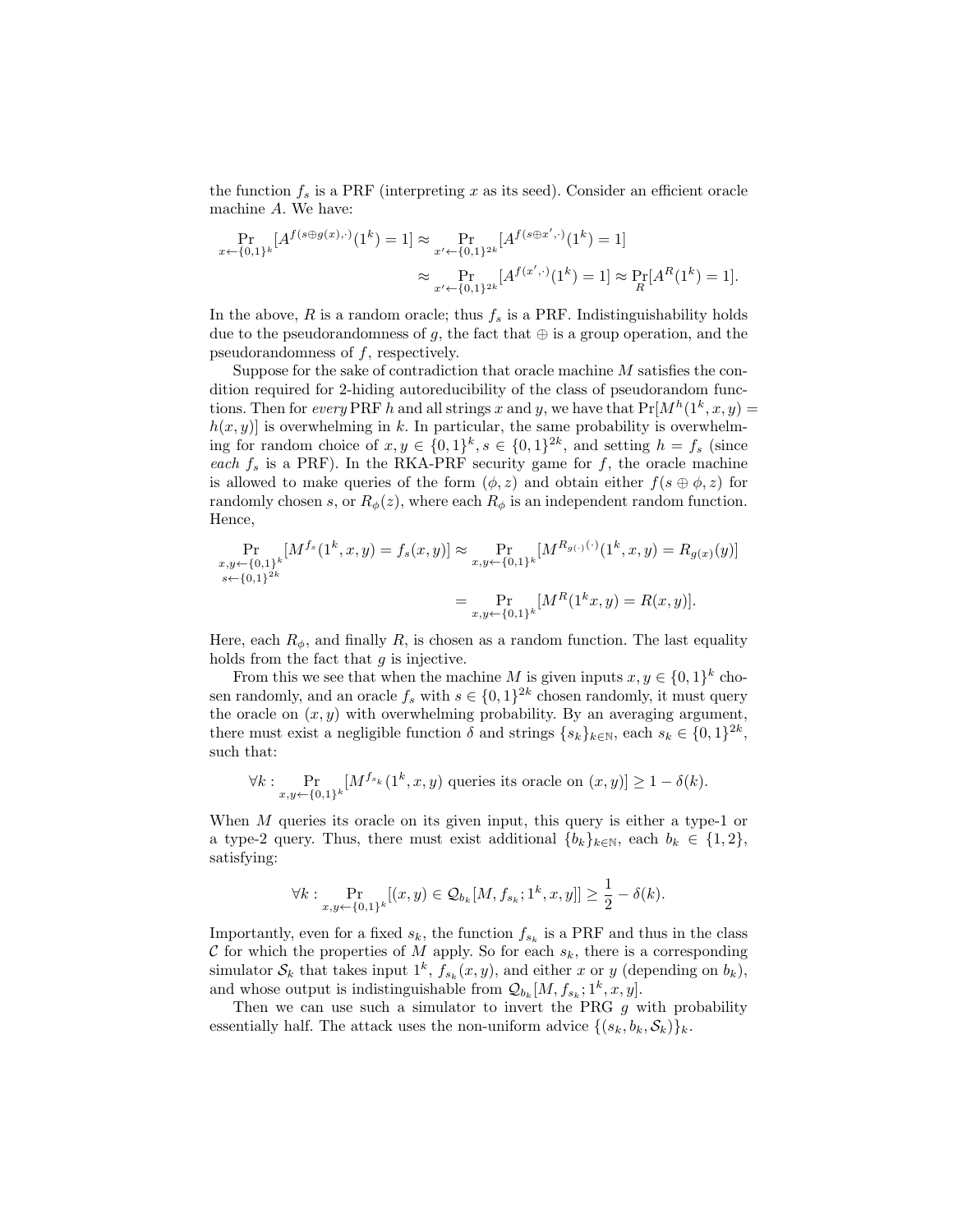On input  $(1^k, \beta)$ : // where  $\alpha \leftarrow \{0, 1\}^k$  and  $\beta = f(\alpha)$ 

- 1. If  $b_k = 1$ : choose  $x \leftarrow \{0,1\}^k$  and run  $Q \leftarrow \mathcal{S}_k(1^k, f(s_k \oplus g(x), \beta), x)$ .
- 2. If  $b_k = 2$ : choose  $y \leftarrow \{0,1\}^k$  and run  $Q \leftarrow \mathcal{S}_k(1^k, f(s_k \oplus \beta, g(y)), y)$ .
- 3. For each  $(a, b) \in Q$ : output a if  $q(a) = \beta$ ; output b if  $q(b) = \beta$ .

By our assumption, Q is a polynomial-length list that, with probability essentially 1/2, contains a value  $(a, b)$  such that  $\beta \in \{q(a), q(b)\}\$ . Thus, we can output the preimage of  $\beta$  with probability essentially 1/2. Since q is a PRG, and hence a one-way function, we have achieved a contradiction. Thus, the class of PRFs is not 2-hiding autoreducible.

Discussion  $\mathcal{B}$  interpretation. The proof considers only PRFs of a certain form. Let f be a fixed,  $\Phi$ -RKA-secure PRF as above and g a fixed, length-doubling injective PRG. Then define  $\hat{C}_{\text{PRF}}^{f,g} = \{f_s \mid s \in \{0,1\}^*\}$ , where  $f_s(x,y) = f(s \oplus$  $g(x), g(y)$ ). More precisely, we have shown that  $\hat{C}_{PRF}^{f,g}$  ( $\subseteq \mathcal{C}_{PRF}$ ) is not 2-hiding autoreducible.

Admittedly, the class  $\hat{C}_{\text{PRF}}^{f,g}$  is not the most natural subclass of PRFs. The result shown here leaves open the possibility that some other class  $\mathcal{C} \subseteq \mathcal{C}_{\text{PRF}}$  of PRFs is 2-hiding autoreducible (and not in a trivial sense, as when  $|\mathcal{C}| < \infty$ ). For instance, let  $F<sup>g</sup>$  denote the well-known GGM construction [\[18\]](#page-17-16) applied to a PRG g. Is the class  $\mathcal{C}_{\text{GGM}} = \{F^g \mid g \text{ is a PRG}\}\subseteq \mathcal{C}_{\text{PRF}}$  2-hiding autoreducible?<sup>[3](#page-12-1)</sup>

### <span id="page-12-0"></span>5 Results for Malicious Security

In this section we describe two constructions of FBB MPC protocols that achieve security against malicious adversaries.

Autoreducibility Criterion. Our first construction is similar in spirit to the one given in [Section 4.](#page-6-0) Like that construction, it is based on a variant of autoreducibility.

<span id="page-12-2"></span>**Definition 5.** Let  $C$  denote a class of functions of two inputs. Let  $M$  be a PPT oracle machine and define  $\mathcal{Q}[M, f; z]$  to be the random variable containing the sequence of oracle queries made during the computation  $M^f(z)$ . We say that C is 1-hiding autoreducible if there exists a PPT oracle machine M such that for all  $f \in \mathcal{C}$ :

- 1. For all x, y, we have that  $Pr[M^f(1^k, x, y) = f(x, y)]$  is overwhelming in k.
- 2. There exist PPT machine  $S_{f,1}$  and  $S_{f,2}$  such that for all x, y, the ensembles  $\{\mathcal{S}_{f,1}(1^k,f(x,y),y)\}_k, \{\mathcal{S}_{f,2}(1^k,f(x,y),y)\}_k$ , and  $\{\mathcal{Q}[M,f;1^k,x,y]\}_k$  are indistinguishable in k.

<span id="page-12-1"></span><sup>&</sup>lt;sup>3</sup> An alternative way to frame the question is as follows: define  $\mathcal{F}_{\text{\tiny GGM}}$  to be the oracle functionality which takes input  $x$  from Alice,  $y$  from Bob, and evaluates the GGM construction on seed x, input y, and taking the oracle  $g$  as the underlying PRG. Let  $\mathcal{C}_{\text{\tiny PRG}}$  denote the class of all PRGs. Is an FBB secure protocol possible for  $\mathcal{F}_{\text{\tiny GGM}}^{\mathcal{C}_{\text{\tiny PRG}}}$ ?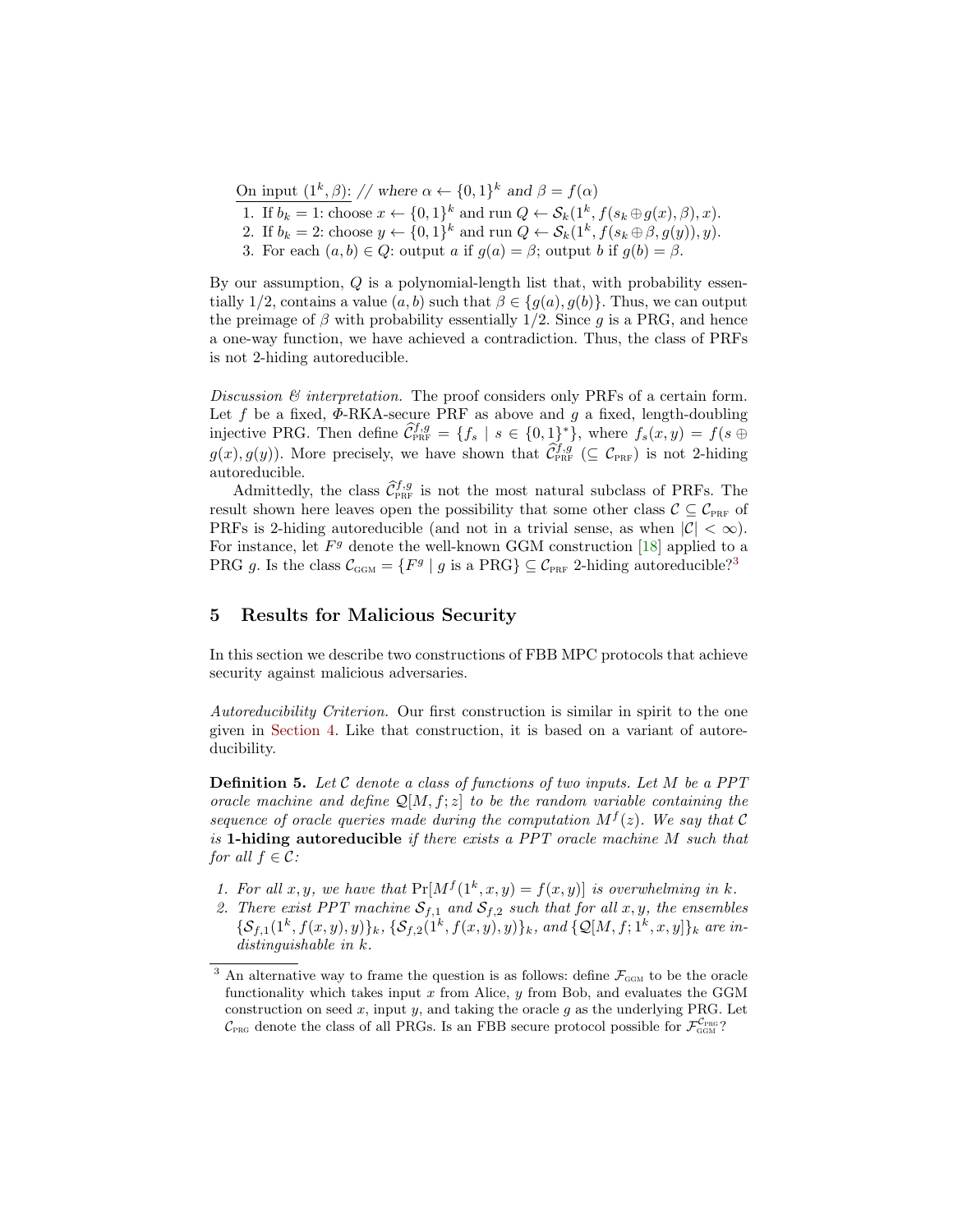In other words, M is able to use oracle access to f to determine  $f(x, y)$ , yet its oracle queries to f are "independent" of x and of y in some sense. A special case of [Definition 5](#page-12-2) is when the  $M$ 's oracle queries are distributed uniformly (analogous to the definition of random self-reducibility, except defined with respect to a class of functions).

<span id="page-13-0"></span>**Theorem 2.** If C is 1-hiding autoreducible, then  $\mathcal{F}_{\text{SFE}}^{\mathcal{C}}$  has a FBB, UC-secure (i.e., against malicious adversaries) protocol in the  $\mathcal{F}_{\text{OT}}$ -hybrid model.

Proof (Proof sketch). The construction is quite similar to the one in the proof of [Theorem 1.](#page-7-0) Both parties access an ideal functionality  $\mathcal{F}_M$  which carries out an execution of the machine M from the definition of 1-hiding autoreducibility. In this setting, however,  $\mathcal{F}_M$  gives output to *both* parties whenever M makes an oracle query. It then waits for responses from both Alice and Bob, and aborts if the two parties give different responses. Otherwise, it continues its simulation of M, using the parties' response as the oracle response. As before, when the simulation of M finishes,  $\mathcal{F}_M$  gives the output to both parties.

The simulator for a corrupt Alice in the  $f$ -instantiated protocol is as follows. When Alice gives input (INIT, x) to  $\mathcal{F}_M$ , the simulator sends x to the ideal functionality and receives output  $z = f(x, y)$ . Then the simulator runs  $(q_1,\ldots,q_t) \leftarrow \mathcal{S}_{f,1}(1^k,z,x)$ . For  $i \in [t]$ , the simulator gives output (QUERY,  $q_i$ ) to Alice on behalf of  $\mathcal{F}_M$ , and aborts if Alice responds with anything but (RESP,  $f(q_i)$ ). Recall that the simulator can depend arbitrarily on f and can therefore compute and verify  $f(q_i)$ . Finally, the simulator gives (OUT, z) to Alice and delivers the output in the ideal model. Soundness of this simulation follows from the definition of 1-hiding autoreducibility. The simulation for corrupt Bob is analogous.

A GMW-style Protocol Compiler. We describe another way to construct malicioussecure FBB protocols, similar in spirit to the well-known GMW compiler [\[19\]](#page-17-7). We use zero-knowledge proofs to "compile" a semi-honest-secure protocol into a malicious-secure one, preserving the relevant FBB property.

**Theorem 3.** Let  $\mathcal F$  be an ideal functionality implemented as an oracle machine. If there exists a FBB protocol for  $\mathcal{F}^{\mathcal{C}}$  secure against semi-honest adversaries in the  $\mathcal{F}_{\text{OT}}$ -hybrid model and a FBB protocol for  $\mathcal{F}_{\text{FZK}}^{\mathcal{C}}$  [\(Section 3\)](#page-5-0) that is UC-secure in the  $\mathcal{F}_{\text{OT}}$ -hybrid model, then there is an FBB protocol for  $\mathcal{F}^{\mathcal{C}}$  that is UC-secure in the  $\mathcal{F}_{\text{OT}}$ -hybrid model.

In other words, malicious security for the (possibly simpler) function  $\mathcal{F}_{\text{FZK}}^{\mathcal{C}}$ can be leveraged to yield malicious security for  $\mathcal{F}^{\mathcal{C}}$ , while preserving the C-FBB property.

*Proof.* The basic approach is to leverage the  $\mathcal{F}_{\text{FZK}}$  functionality to ensure consistency of each party's oracle responses in the  $\mathcal{F}^{\mathcal{C}}$  protocol. We first augment the  $\mathcal{F}^{\mathcal{C}}$  protocol so that whenever one party is asked to make local oracle query q, the other party obtains a *commitment* of q. Then we augment  $\mathcal{F}^{\mathcal{C}}_{\text{FZK}}$  to check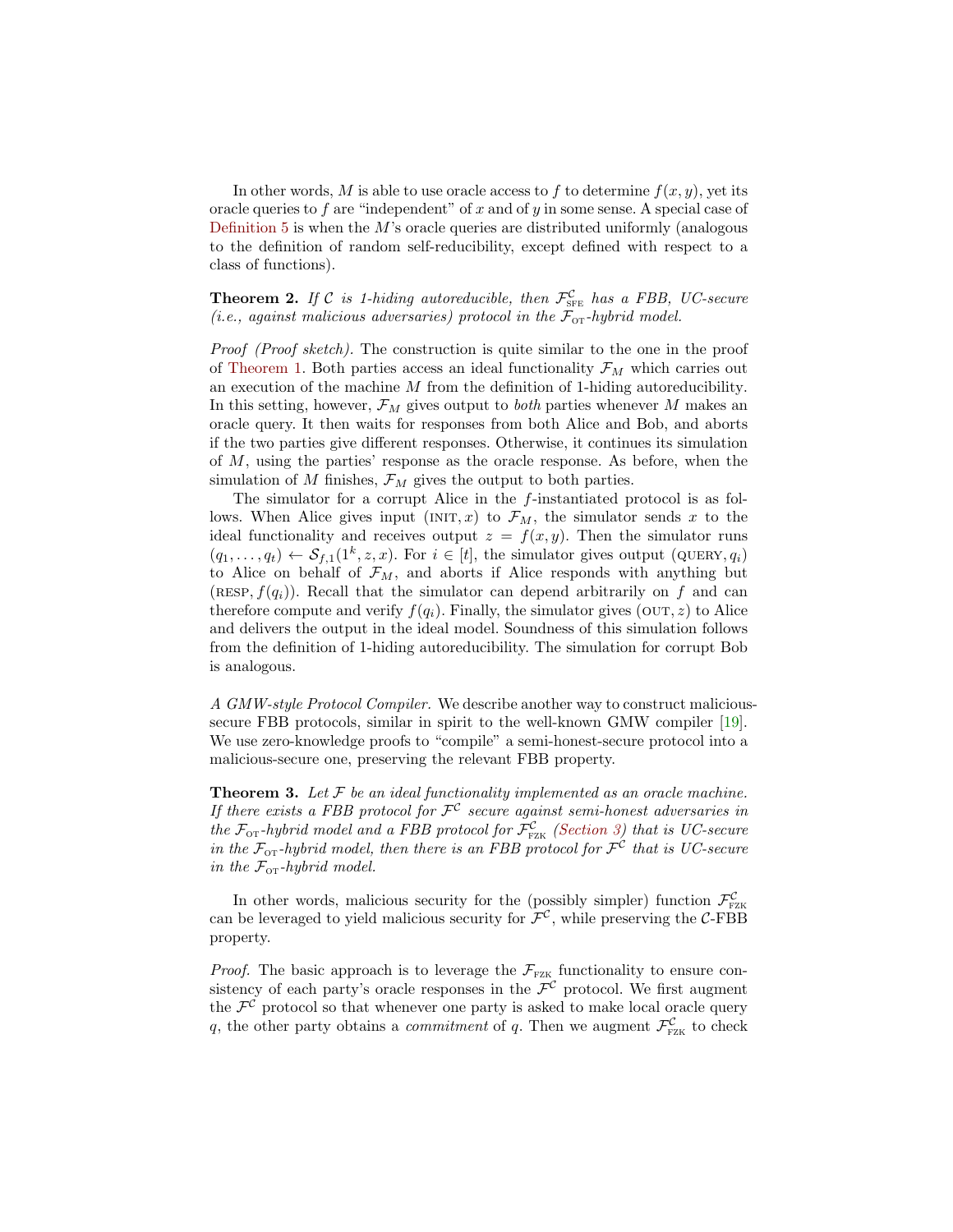that the prover indeed provided the value  $q$  underlying the commitment, and also give the verifier a commitment to  $f(q)$ . Then both parties can return the commitment to  $f(q)$  to the  $\mathcal{F}^{\mathcal{C}}$  protocol to ensure that the query was answered consistently.

Let Com denote a statistically binding commitment scheme with non-interactive reveal phase. Let  $(\pi_A, \pi_B)$  be the FBB protocol for  $\mathcal{F}^{\mathcal{C}}$ . Define the ideal functionality  $\widetilde{\mathcal{F}}_{\pi}$  to do the following:

- 1. Simulate  $\pi_A$ ,  $\pi_B$ , and  $\mathcal{F}_{\text{OT}}$  in the natural way, with inputs of Alice being fed into  $\pi_A$ , outputs of  $\pi_A$  being given to Alice, and likewise for Bob with  $\pi_B$ .
- 2. Whenever  $\pi_A$  makes oracle query q, honestly generate a commitment  $c \leftarrow$  $\mathsf{Com}(q)$  with decommitment value  $\sigma$ . Give (QUERY, c, q,  $\sigma$ ) to Alice and (QUERY, c) to Bob, and wait.
- 3. Upon receiving inputs  $(RESP, c^*, \sigma^*)$  from Alice and  $(RESP, c^*)$  from Bob, ensure that  $\pi_A$  is currently waiting for an oracle response and that  $\sigma^*$  is a valid decommitment of  $c^*$  — say, to the value  $r^*$ . If so, then continue the simulation taking  $r^*$  as the oracle response for  $\pi_A$ .

The functionality has analogous behavior for Bob with respect to  $\pi_B$ . Let  $(\rho_P, \rho_V)$ be the FBB protocol for  $\mathcal{F}_{\text{FZK}}^{\mathcal{C}}$ . Define the ideal functionality  $\widetilde{\mathcal{F}}_{\rho}$  to do the following:

- 1. Expect common input c. On input (INIT,  $\sigma$ ) from the prover, ensure that  $\sigma$ is a valid decommitment of  $c$ , say, to the value  $q^*$ .
- 2. Simulate instances of  $\rho_P$ ,  $\rho_V$ , and  $\mathcal{F}_{\text{OT}}$  in the natural way with input  $q^*$  to the sender.
- 3. Whenever  $\rho_P$  makes an oracle query q, give (QUERY, q) to prover, expect  $(\text{RESP}, r)$  from the prover, and continue simulating the components with r as the oracle answer for  $\rho_P$ .
- 4. When  $\rho_V$  generates output  $r^*$  for the verifier, honestly generate a commitment  $c^* = \textsf{Com}(r^*)$  with decommitment value  $\sigma^*$ . Give  $(\text{OUT}, c^*, \sigma^*)$  to the prover, and  $(Our, c^*)$  to verifier.
- Let  $\widetilde{F}_{\text{FZK}}^{\mathcal{C}}$  denote the functionality which does the following:
- 1. Expect common input c. On input  $\sigma$  from the prover, ensure that  $\sigma$  is a valid decommitment of c, say, to the value  $q^*$ .
- 2. Query the oracle  $f \in \mathcal{C}$  on input  $q^*$  to obtain  $r^* = f(q^*)$ .
- 3. Honestly generate a commitment  $c^* = \text{Com}(r^*)$  with decommitment value  $\sigma^*$ . Give  $(c^*, \sigma^*)$  to the prover, and  $c^*$  to verifier.

Then the protocol in the  $\widetilde{\mathcal{F}}_{\rho}$ -hybrid model (thus the  $\mathcal{F}_{\text{or}}$ -hybrid model) which answers  $(\text{QUERY}, q)$  messages using the local oracle is a UC-secure, FBB protocol for  $\widetilde{F}_{\text{\tiny FZK}}^{\mathcal{C}}$ .

Now the UC-secure FBB protocol for  $\mathcal{F}^{\mathcal{C}}$  is as follows. Parties give their initial inputs to  $\widetilde{\mathcal{F}}_{\pi}$  and report outputs from  $\widetilde{\mathcal{F}}_{\pi}$ . Say that  $\widetilde{\mathcal{F}}_{\pi}$  gives (QUERY,  $c, q, \sigma$ ) to Alice and (QUERY, c) to Bob. Then the parties invoke  $\widetilde{F}_{\text{FZK}}^{\mathcal{C}}$  on common input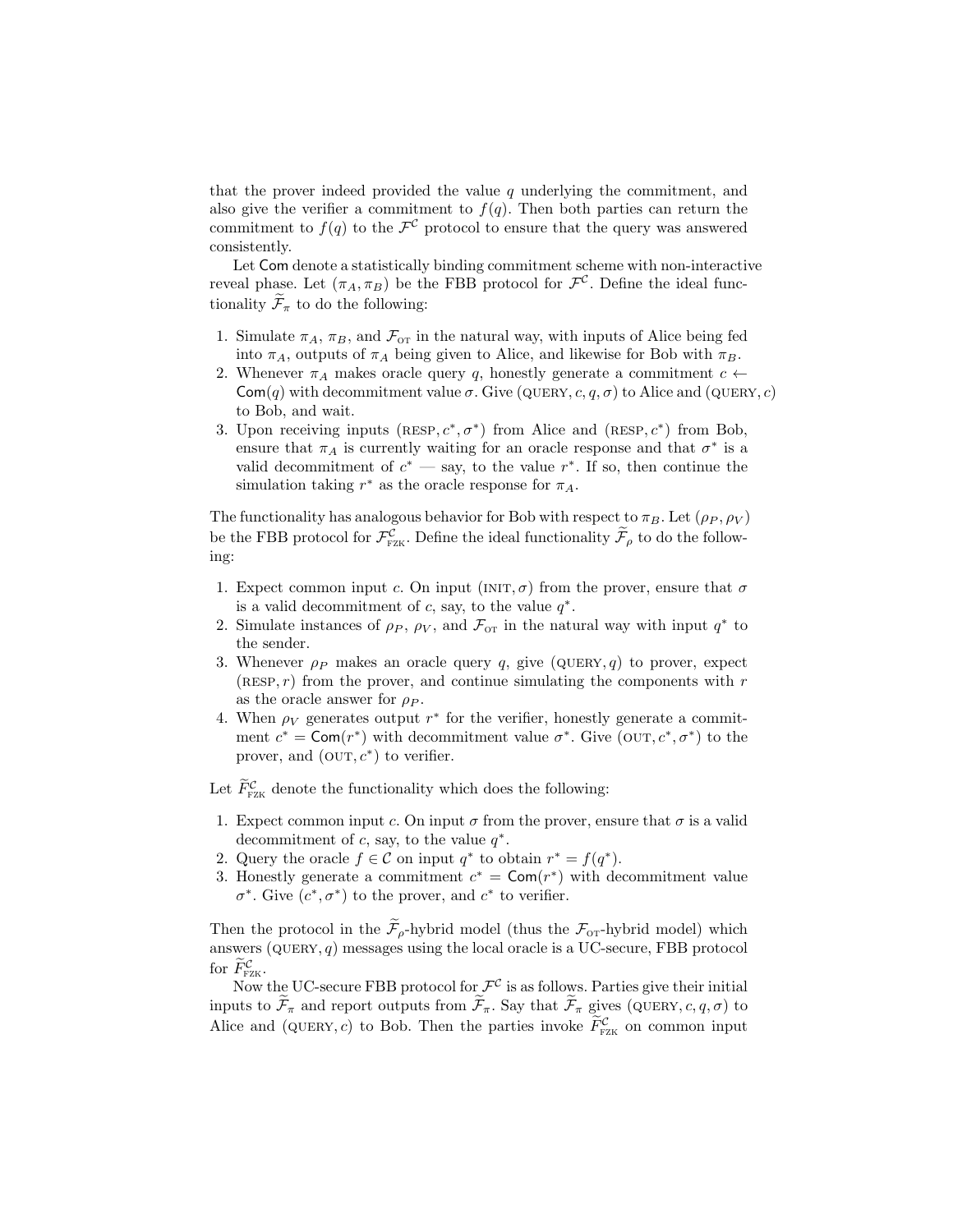c, with Alice acting as the prover providing input  $\sigma$ . Alice obtains  $(c^*, \sigma^*)$  and Bob obtains  $c^*$ . Then Alice gives (RESP,  $c^*, \sigma^*$ ) and Bob gives (RESP,  $c^*$ ) to  $\widetilde{\mathcal{F}}_{\pi}$ . Finally, when  $\mathcal{F}_{\pi}$  gives output (from  $\pi_A$  or  $\pi_B$ ), the appropriate party reports it as their own output.

The security of this protocol follows from the binding and hiding properties of the commitment scheme, as well as the security properties of  $\rho$  and  $\pi$ . Proof is deferred to the full version.

## 6 FBB Zero-Knowledge Proofs (and relaxations)

If f is a deterministic function, then  $\mathcal{F}_{FZK}^f$  (defined in [Section 3\)](#page-5-0) is essentially a zero-knowledge proof functionality for the preimage relation  $R_f(x, w) = 1 \Leftrightarrow$  $f(w) = x.$ 

**Theorem 4.** Define  $C_{\text{owF}} = \{f \mid f \text{ is a OWF}\}\$ . If injective one-way functions exist, then there is no standalone-secure, FBB, honest-verifier witness-hiding protocol for  $\mathcal{F}^{\mathcal{C}_{\text{owr}}}_{\text{FZK}}$ , even in the presence of an arbitrary trusted setup.

We emphasize that only plain standalone-secure security is required, and that the protocol is not assumed to be a proof (argument) of knowledge. In particular, the above theorem rules out essentially any interesting relaxation of zero-knowledge proofs for the class of relations in question.

*Proof.* Suppose such a protocol exists, and call its algorithms  $(P^f, V^f)$ . When the statement " $\exists w : R_f(x, w)$ " is being proven, the honest prover runs  $P^f(1^n, w)$ and the honest verifier runs  $V^f(1^n, x)$ .

Let f be an injective, length-increasing OWF  $f$ . In an interaction involving an honest verifier with input x, let  $\mathcal E$  denote the event that his view contains a query to the oracle on a preimage of x. If  $Pr_w[\mathcal{E} \mid P^f(1^n, w) \rightleftarrows V^f(1^n, f(w))]$  is non-negligible in n (over choice of random  $w \leftarrow \{0,1\}^n$ ), then we contradict the (honest verifier) witness-hiding property of the protocol.

So assume that this probability is negligible. Furthermore, in the interaction  $P^f(1^n, w) \rightleftarrows V^f(1^n, f(w))$ , the verifier accepts with overwhelming probability due to the completeness property.

Then by an averaging argument, there exists a negligible function  $\delta$  and strings  $w_1, w_2, \ldots$ , with  $|w_k| = k$ , such that  $Pr[\mathcal{E} \mid P^f(1^n, w_n) \rightleftarrows V^f(1^n, f(w_n))] \leq$  $\delta(n)$ . Now for each n, let  $z_n$  be a string not in the image of  $f(\{0,1\}^n)$ , since f is length-increasing. Define:

$$
f'_n(s) = \begin{cases} z_n & \text{if } s = w_n \\ f(s) & \text{else} \end{cases}.
$$

Now  $f'_n$  is also a OWF and hence the security properties of the  $\langle P, V \rangle$  protocol hold when instantiated with  $f'_n$ . Note that  $R_f(f(w_n), w_n) = 1$  but  $R_{f'_n}(f(w_n), w_n) =$ 0, since  $f$  is injective.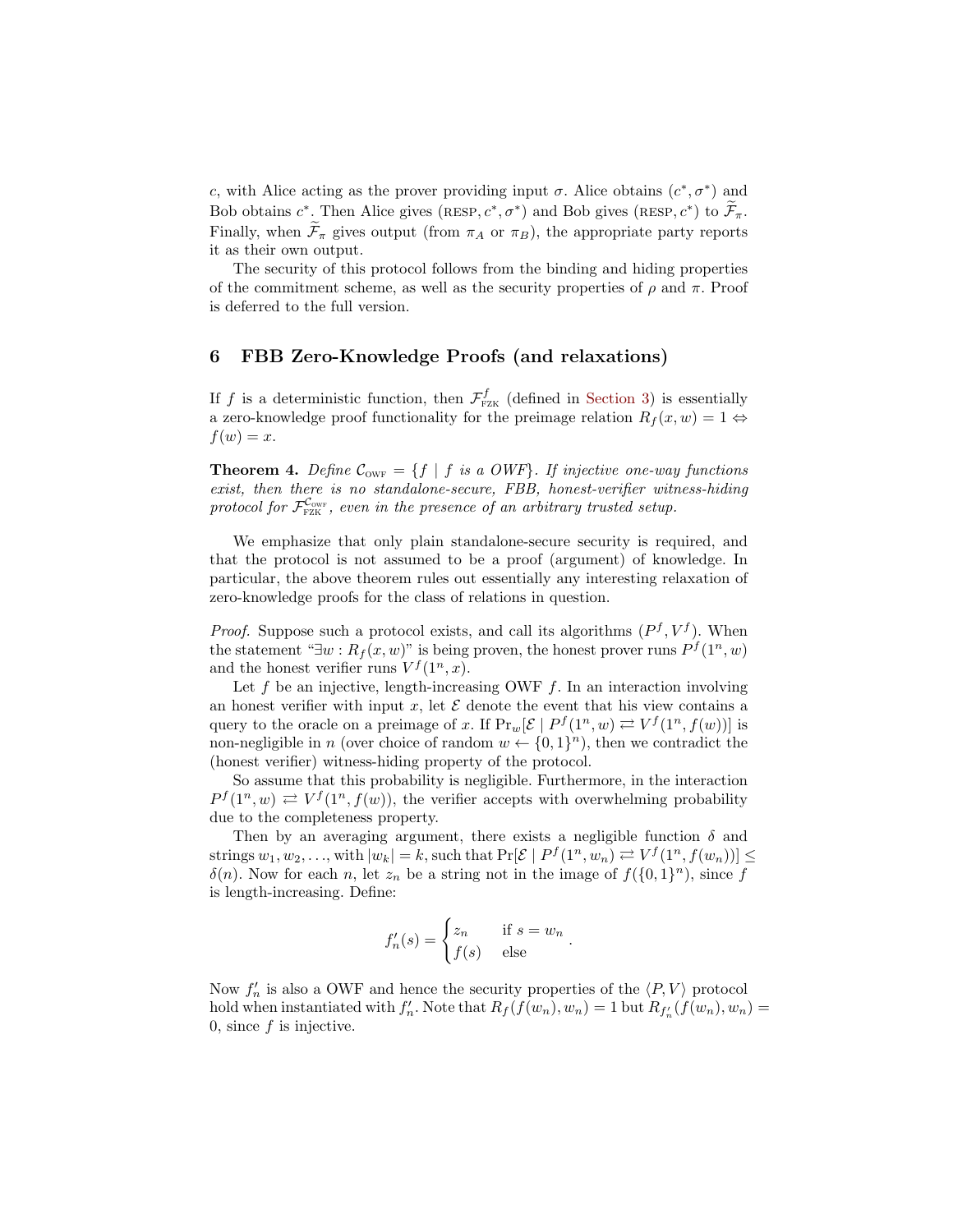Conditioned on V not querying its oracle on input  $w_n$  (an event which we assume happens with negligible probability), the outcomes  $P^f(1^n, w_n) \rightleftarrows$  $V^f(1^n, f(w_n))$  and  $P^f(1^n, w_n) \rightleftarrows V^{f'_n}(1^n, f(w_n))$  are identical. That is, the verifier accepts with overwhelming probability when instantiated with either  $f$  or  $f'_n$ . Then when the prover runs the honest protocol with oracle f and input  $w_n$ , it constitutes a violation of soundness against an honest verifier instantiated with  $f'_n$ . More specifically, in such an interaction the honest verifier is instantiated with oracle  $f'_n$  yet accepts a statement about  $R_{f'_n}$  that is false.

## References

- <span id="page-16-5"></span>1. M. Abadi, J. Feigenbaum, and J. Kilian. On hiding information from an oracle. J. Comput. Syst. Sci., 39(1):21–50, 1989.
- <span id="page-16-4"></span>2. E. Allender. New surprises from self-reducibility. In F. Ferreira, B. Löwe, E. Mayordomo, and L. M. Gomes, editors, CiE, volume 6158 of Lecture Notes in Computer Science, pages 1–5. Springer, 2010.
- <span id="page-16-1"></span>3. B. Applebaum, Y. Ishai, and E. Kushilevitz. How to garble arithmetic circuits. In R. Ostrovsky, editor, FOCS, pages 120–129. IEEE, 2011.
- <span id="page-16-3"></span>4. B. Barak, O. Goldreich, R. Impagliazzo, S. Rudich, A. Sahai, S. P. Vadhan, and K. Yang. On the (im)possibility of obfuscating programs. In J. Kilian, editor, CRYPTO, volume 2139 of Lecture Notes in Computer Science, pages 1–18. Springer, 2001.
- <span id="page-16-2"></span>5. D. Beaver and J. Feigenbaum. Hiding instances in multioracle queries. In C. Choffrut and T. Lengauer, editors, STACS, volume 415 of Lecture Notes in Computer Science, pages 37–48. Springer, 1990.
- <span id="page-16-7"></span>6. D. Beaver, J. Feigenbaum, J. Kilian, and P. Rogaway. Locally random reductions: Improvements and applications. J. Cryptology, 10(1):17–36, 1997.
- <span id="page-16-10"></span>7. M. Bellare and D. Cash. Pseudorandom functions and permutations provably secure against related-key attacks. In T. Rabin, editor, CRYPTO, volume 6223 of Lecture Notes in Computer Science, pages 666–684. Springer, 2010.
- <span id="page-16-9"></span>8. M. Bellare and T. Kohno. A theoretical treatment of related-key attacks: RKA-PRPs, RKA-PRFs, and applications. In E. Biham, editor, EUROCRYPT, volume 2656 of Lecture Notes in Computer Science, pages 491–506. Springer, 2003.
- <span id="page-16-0"></span>9. M. Ben-Or, S. Goldwasser, and A. Wigderson. Completeness theorems for noncryptographic fault-tolerant distributed computation. In STOC, pages 1–10. ACM, 1988.
- <span id="page-16-12"></span>10. A. Boldyreva. Threshold signatures, multisignatures and blind signatures based on the gap-diffie-hellman-group signature scheme. In Y. Desmedt, editor, Public Key Cryptography, volume 2567 of Lecture Notes in Computer Science, pages 31–46. Springer, 2003.
- <span id="page-16-11"></span>11. D. Boneh, B. Lynn, and H. Shacham. Short signatures from the weil pairing. In C. Boyd, editor, ASIACRYPT, volume 2248 of Lecture Notes in Computer Science, pages 514–532. Springer, 2001.
- <span id="page-16-6"></span>12. G. Brassard. Cryptology - column 4: hiding information from oracles. SIGACT News, 21(2):5, 1990.
- <span id="page-16-8"></span>13. R. Canetti. Universally composable security: A new paradigm for cryptographic protocols. Electronic Colloquium on Computational Complexity (ECCC) TR01- 016, 2001. Previous version "A unified framework for analyzing security of protocols" availabe at the ECCC archive TR01-016. Extended abstract in FOCS 2001.